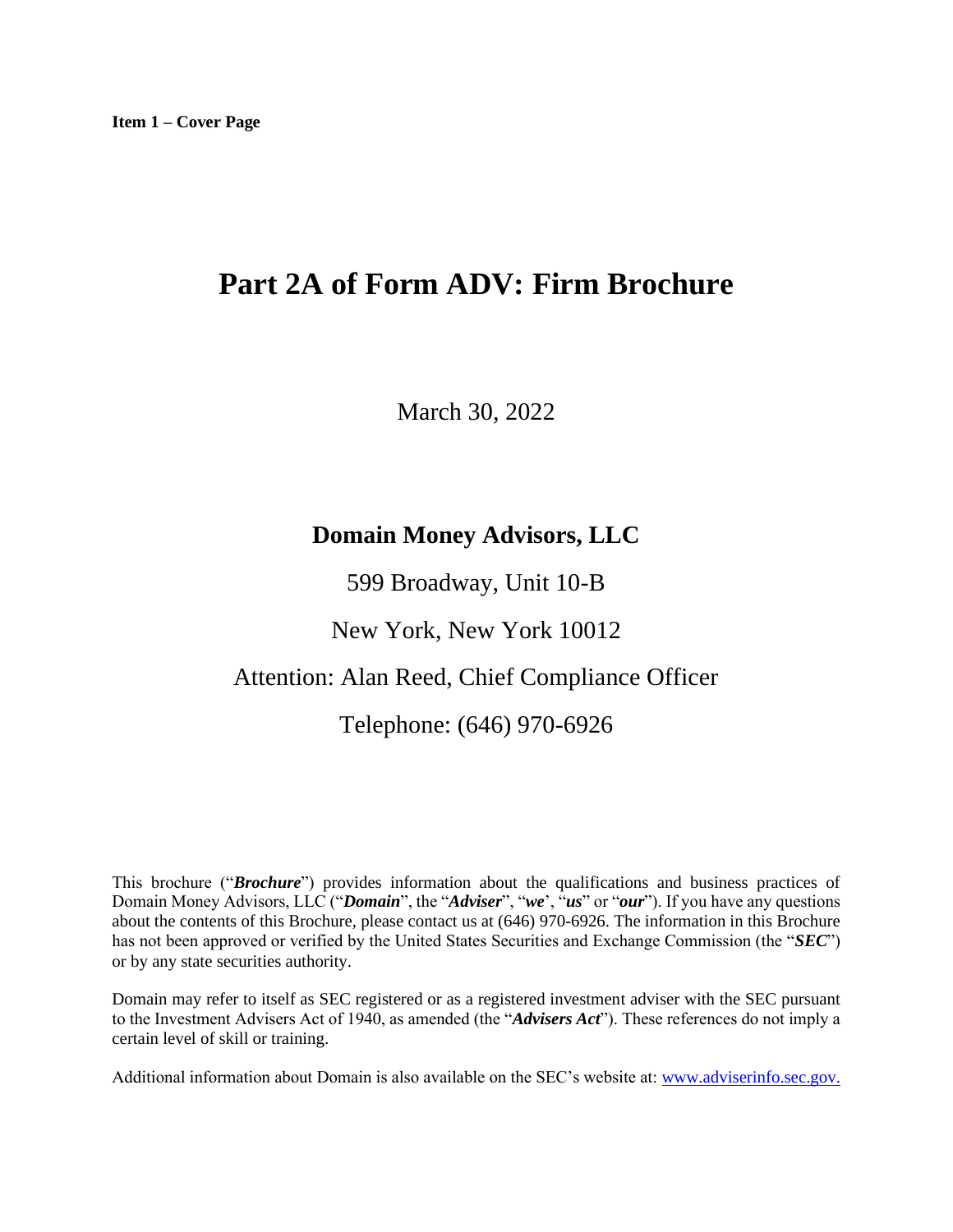#### <span id="page-1-0"></span>**Item 2 – Material Changes**

Domain's registration with the SEC became effective on December 7, 2021. It's initial Brochure reflected its intended advisory business. Accordingly, while we do not believe them each to be material, we note that this updated Brochure includes modifications and disclosures throughout to reflect the current advisory business that Domain is conducting. This Annual Updating Amendment also indicates that Domain's eligibility for SEC registration is based upon it qualifying as a multi-state adviser.

## <span id="page-1-1"></span>**Item 3 – Table of Contents**

| Item $1 -$ Cover Page                                                                           | $\mathbf{1}$   |
|-------------------------------------------------------------------------------------------------|----------------|
| Item 2 – Material Changes                                                                       | $\mathfrak{2}$ |
| Item 3 – Table of Contents                                                                      | $\overline{2}$ |
| Item $4 -$ Advisory Business                                                                    | 3              |
| Item $5 - \text{Fees}$ and Compensation                                                         | 6              |
| Item 6 – Performance Based Fees and Side-by-Side Management                                     | $\overline{7}$ |
| Item $7 - Types$ of Clients                                                                     | $\overline{7}$ |
| Item 8 – Methods of Analysis, Investment Strategies and Risk of Loss                            | 8              |
| Item 9 – Disciplinary Information                                                               | 18             |
| Item 10 – Other Financial Industry Activities and Affiliations                                  | 18             |
| Item 11 – Code of Ethics, Participation or Interest in Client Transactions and Personal Trading | 18             |
| Item 12 – Brokerage Practices                                                                   | 19             |
| Item 13 – Review of Accounts                                                                    | 20             |
| Item 14 – Client Referrals and Other Compensation                                               | 20             |
| Item $15 -$ Custody                                                                             | 20             |
| Item 16 – Investment Discretion                                                                 | 21             |
| Item 17 – Voting Client Securities                                                              | 21             |
| Item 18 – Financial Information                                                                 | 21             |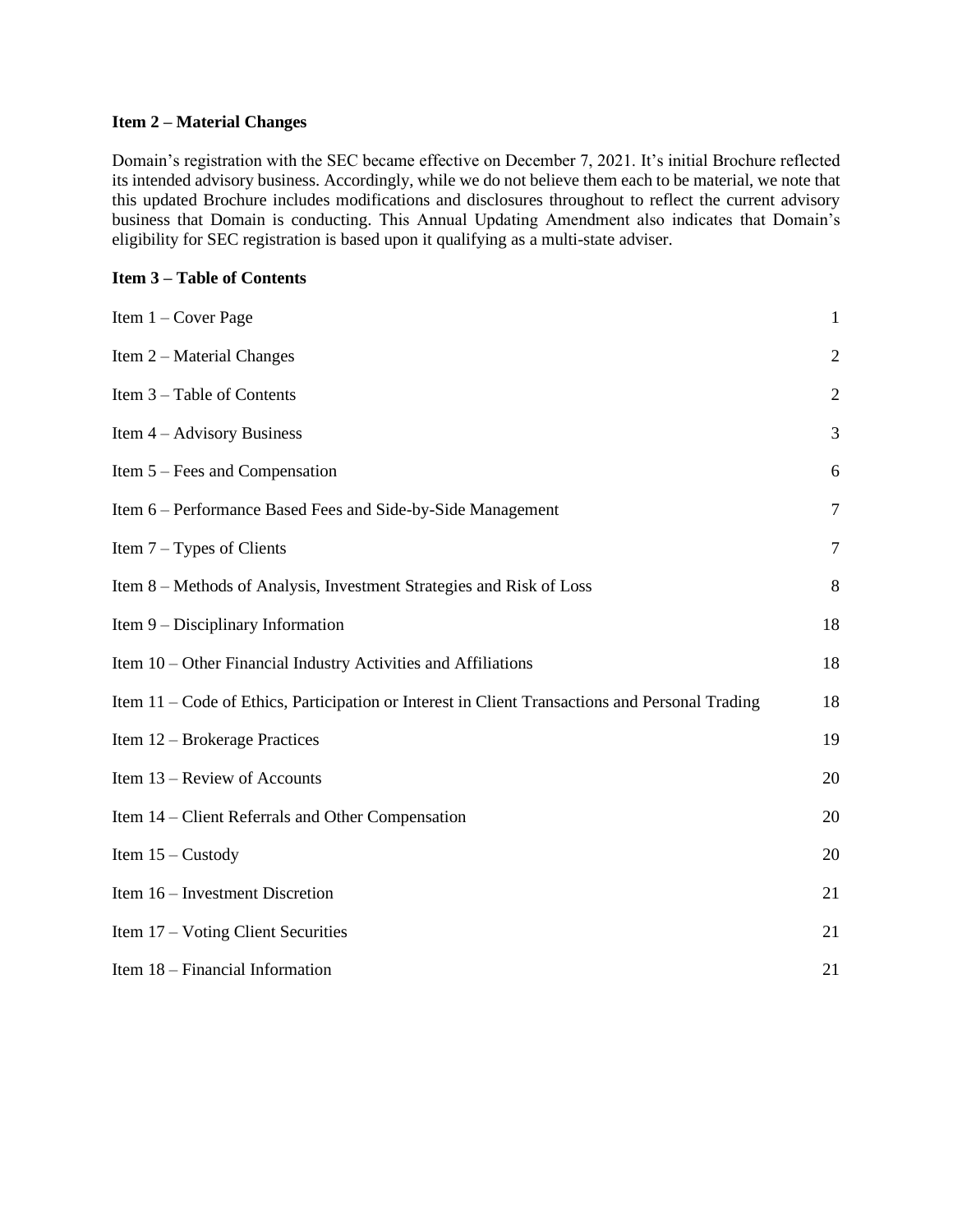#### <span id="page-2-0"></span>**Item 4 – Advisory Business**

Domain, founded in 2021, is a private investment management firm that provides discretionary, web-based, investment advisory and portfolio management services with respect to separately managed accounts (each and "*Account*", and collectively, "*Accounts*") of advisory clients (each a "*Client*", and collectively, "*Clients*"). Domain is a privately held company headquartered in New York, New York. Domain is principally owned, indirectly, by Adam Dell. Information about Domain's organizational and ownership structure, as well as information about its advisory business, is provided in Part 1 of Domain's Form ADV, which is available online at [http://www.adviserinfo.sec.gov.](http://www.adviserinfo.sec.gov/) Domain's eligibility for SEC registration is based on its activities resulting in it qualifying as a multi-state adviser.

Subject to the terms and conditions set forth in the applicable Account documents of each Client, which include an Advisory Agreement and certain third-party documents related to the Client's account(s) (collectively, "*Account Documents*"), Domain provides or makes available to Clients, via a web-based (the "*Domain Website*") and/or mobile application (the "*Domain App*"), investment advice in the form of various model portfolios based on Domain's proprietary equity and cryptocurrency strategies (each a "*Domain Strategy*" and collectively, the "*Domain Strategies*"), as described herein. Information about the Domain Strategies is also set forth on the Domain Website and the Domain App, which information supplements this Brochure and should be reviewed prior to investing in a Domain Strategy. The Domain Strategies are actively managed by Domain and rebalanced from time to time in the discretion of Domain. Each Client must invest in at least one Domain Strategy and may invest in more than one. We base our recommendation about one or more Domain Strategies on the Client's investment objectives and other relevant information as provided to us by each client.

The information in this Brochure is supplemented by the Terms of Services contained on the Domain Website and Domain App.

As of the date hereof, the Domain Strategies consist of five (5) model portfolios: (i) Domain Edge, (ii) Domain Metaverse, (iii) Domain Balanced, (iv) Domain Access and (v) Domain Core.

**Domain Edge**. The Domain Edge strategy consists of one hundred percent (100%) cryptocurrencies, generally 10 to 20 cryptocurrencies. It is designed for investors looking for broad exposure to cryptocurrencies, including established and emerging cryptocurrencies with meaningful growth potential. The minimum account size for the Domain Edge strategy is one hundred dollars (\$100).

**Domain Metaverse**. The Domain Access strategy generally seeks to be comprised of approximately 10 to 20 equity securities and 10 to 20 cryptocurrencies. It is designed for investors looking for exposure to securities connected to the technology that will enable the Metaverse as well as related areas, including foundational and other technologies such as blockchain technology, data storage, virtual/augmented reality technology, and computing resources. The minimum account size for the Domain Access strategy is five hundred dollars (\$500).

**Domain Balanced**. The Domain Balanced strategy generally seeks to be comprised of fifty percent (50%) equity securities and fifty percent (50%) cryptocurrencies, generally 20 to 40 securities and 10 to 20 cryptocurrencies. It is designed for investors looking for potential stable growth in excess of the S&P 500 Index over the long term. The Domain Balanced strategy seeks to make investments in mid- and large-cap U.S. companies' equity securities, together with significant exposure to cryptocurrencies, including established and emerging cryptocurrencies with meaningful growth potential. The minimum account size for the Balanced Strategy is five hundred dollars (\$500).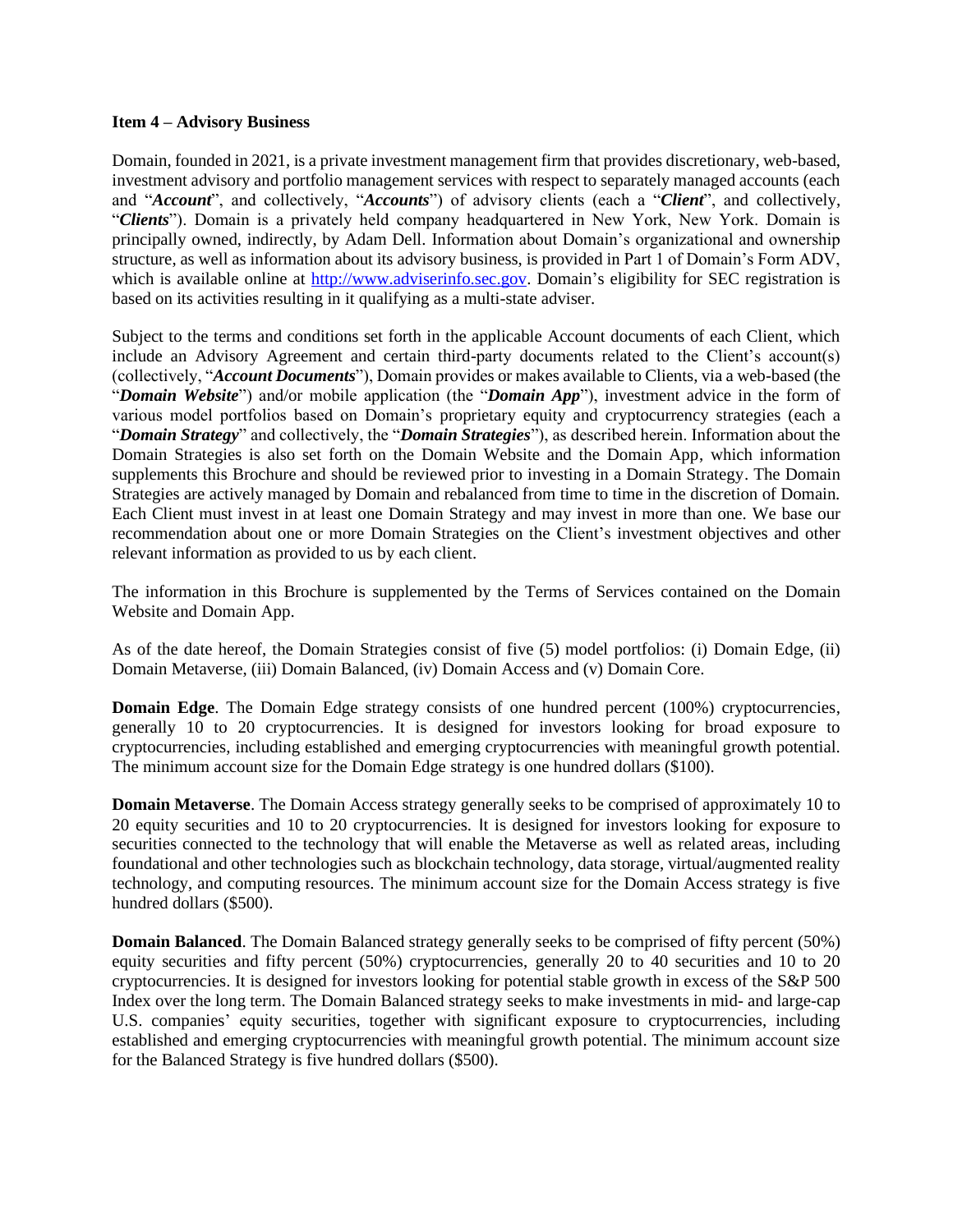**Domain Access**. The Domain Access strategy generally seeks to be comprised of eighty percent (80%) equity securities and twenty percent (20%) cryptocurrencies, generally 20 to 40 securities and 10 to 20 cryptocurrencies. It is designed for investors looking for the potential for stable growth in excess of the S&P 500 Index over the long term from mid- and large-cap U.S. companies' equity securities, together with moderate exposure to established and emerging cryptocurrencies with meaningful growth potential. The minimum account size for the Domain Access strategy is five hundred dollars (\$500).

**Domain Core**. The Domain Core strategy consists of one hundred percent (100%) equity securities, generally 20 to 40 securities. It is designed for investors looking for the potential for stable growth in excess of the S&P 500 Index over the long term. The Domain Core strategy seeks to invest in mid- and large-cap U.S. companies' equity securities with meaningful growth prospects, strong business franchises, and durable competitive advantages. The minimum account size for the Domain Core strategy is five hundred dollars (\$500).

The descriptions of the Domain Strategies summarized above are not intended to be comprehensive. The Domain Strategies are non-diversified portfolios, are limited in the number and types of investments offered, are generally highly concentrated, involve risk, are not conservative, and generally invest in fewer securities and cryptocurrencies at any one time than diversified portfolios. All Domain Strategies are subject to market movement and rebalancing, including the foregoing components which are approximate and subject to change. For more information regarding the Domain Strategies, please see the Domain Website and/or the Domain App and, as applicable, the Account Documents.

Because Domain began its advisory activities in December 2021, the Domain Strategies have a limited performance history. Domain currently supplements such actual results with hypothetical backtested results. Such results are considered hypothetical because although they are based on the historical prices of the securities and/or cryptocurrencies in each such Domain Strategy for the prior period shown, they do not represent actual trading of that Domain Strategy or of Domain for any client or client account. Hypothetical backtested results are shown for illustration purposes only, have inherent limitations, are prepared and calculated in hindsight, invariably show positive rates of return, and are subject to various assumptions, selection methodologies, and other variances and differences. Hypothetical results have not been compiled, reviewed or audited by an independent accountant or any regulatory body and are accompanied by important disclosures which must be read carefully. Past performance, including hypothetical backtested results, is not indicative of future results. Client should be wary and not place undue importance or reliance on hypothetical results and review actual trading results.

The composition of Domain Strategies will change over time. Other Domain Strategies may be added from time to time as shown on the Domain Website and Domain App, and other types of securities and cryptocurrencies may be added such as Exchange Traded Funds and digital assets that are considered securities. In some instances, certain instruments may be included in multiple Domain Strategies available to a Client.

While Domain makes recommendations of Domain Strategies to Clients, Clients are be able to choose between one or more Domain Strategies. Clients decide their own investment amount for each Domain Strategy as Domain does not give advice to clients about how much to invest in any Domain Strategy. Each Domain Strategy is subject to its own minimum account size, which may change and is waivable in Domain's discretion.

Depending upon the investment amount for a particular Domain Strategy or in certain other circumstances (such as the initial set-up or ramping up of the portfolio investments constituting a Domain Strategy), the equity shares and/or cryptocurrencies purchased or sold on behalf of a Client and/or held in Client accounts may be fractional shares or units. Fractional shares or units, however, are typically not transferrable outside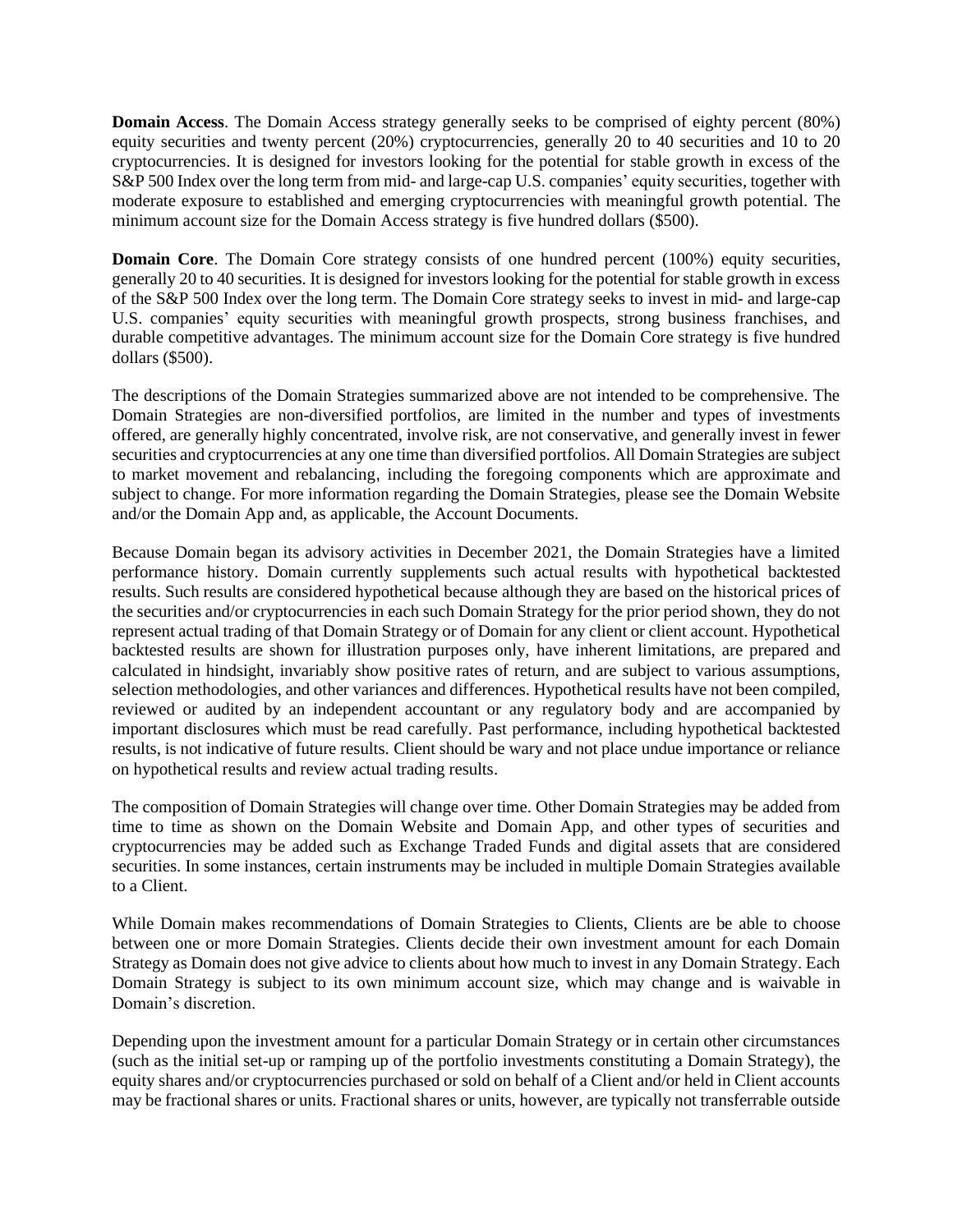of a Client's account (for example to another brokerage account) because there is no formal system to freely transfer or make marketable between financial institutions. In the event of a liquidation or transfer of the assets in a Client's account to another account, Domain may convert such fractional shares or units to cash.

Through the Domain Strategies, Domain provides Clients with a relatively low-cost, "low-friction," userfriendly entry point to investing in equity securities and digital assets. Securities and cryptocurrency trading generally is speculative, involves a high level of risk, The Domain Strategies are not a complete or diversified investment program and Clients should not use the Domain Strategies as the sole or primary component of their investment plan. Domain's recommendations and the Domain Strategies do not take into account any Self-Directed Trading (as defined herein).

Prior to opening an Account, each Client needs to provide personal information about themselves, including financial resources, investment goals and objectives by answering a questionnaire. Domain utilizes the information from the questionnaire to recommend the Domain Strategy (or Domain Strategies) appropriate for the Client's risk tolerance, financial parameters and investment objectives and considers, among other things, in Domain's discretion, the Client's employment status, income, investment goals and reasons to invest, time horizon and net assets. The Domain Strategy recommendation created by Domain for each Client is based upon the information provided by the Client through the questionnaire. Client's must promptly inform Domain of changes in their financial situation or investment objectives and if there are any securities from which they are or may become legally restricted from buying or selling. Domain Money shall have no liability for Client's failure to promptly inform Domain Money of changes in Client's financial situation or investment objectives, or any reasonable restrictions Client wishes to impose that may affect the management of the securities in the Account, as applicable. Domain generally does not tailor the Domain Strategies to each Client. The suitability of the Domain Strategies recommendation is also limited by and relies upon the accuracy and completeness of the information provided by the Client. Due to their aggressive and speculative natures, Domain Strategies are not suitable for retail investors looking for conservative strategies, low risk, lack of or low volatility or capital preservation.

In connection with opening an Account, each Client needs to open an account with WebBank, a Utahchartered industrial bank ("*WebBank*"). Client's may deposit U.S. dollars in their WebBank deposit account. Such amounts will be displayed through the Domain App and may be used to fund investments in the Domain Strategies through the purchase of equity securities from Apex (as defined herein) and cryptocurrencies from Gemini (as defined herein). To deposit U.S. dollars into the WebBank account, Client's must link at least one (1) deposit account held a U.S. depository institution through the Domain App. WebBank will only accept deposits from valid bank accounts located in the United States. To link a deposit account, Clients are required to provide Domain (through the Domain App) or its service provides the routing number and account number for the deposit account. Once a Client has linked a deposit account through the Domain App, the Client can provide instructions to Domain through the Domain Website or Domain App, and Domain will pass such instructions to WebBank, so that WebBank can initiate an automated clearing house ("*ACH*") transaction to debit the relevant amount of U.S. dollars from your thirdparty deposit account and have such amount deposited to your WebBank deposit account. Clients ACH deposits, or a portions thereof, may be made available for investment immediately at Domain's discretion; however, Clients may be prohibited or limited in their ability to withdraw funds or purchase equity securities or cryptocurrencies until the funds underlying a ACH deposit have successfully settled ("*Settlement Date*"). When Clients execute a transaction for the purchase of equity securities or cryptocurrencies, a hold may be placed on funds in their WebBank deposit account with respect to such purchase until the Settlement Date. The amount of any such hold may exceed the expected purchase price based on Domain's assessment of potential fluctuations of the price of such equity securities or cryptocurrencies. When Clients sell an equity security or cryptocurrency, the proceeds of the sale will be deposited into their WebBank account. Clients will be able to withdraw these funds only after the Settlement Date. Clients may withdraw U.S. dollar amounts from their WebBank accounts by instructing Domain to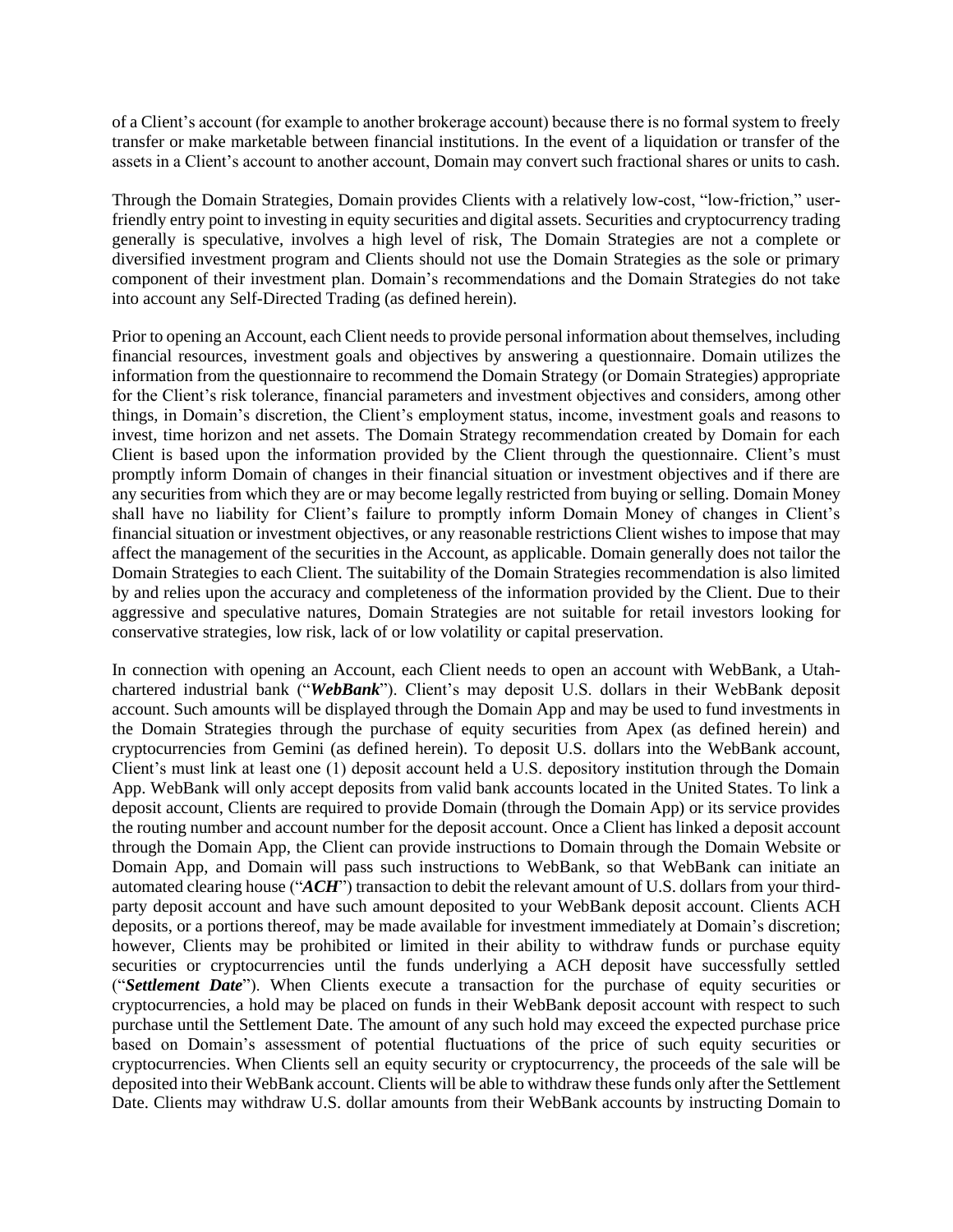instruct WebBank to initiate a transaction to send such amounts back to the Client's linked deposit account. The ability to withdraw amounts from WebBank may be limited in the discretion of WebBank or Domain (*e.g.,* Clients may not be able to withdraw U.S. dollar amounts until all scheduled trades have settled or for other reasons). ACH deposit settlement times are subject to bank holidays, the internal processes and jurisdiction of the applicable external bank, and the internal processes of WebBank.

If and to the extent a Client desires to and elects to invest in a Domain Strategy involving cryptocurrencies, such Client also needs to open a securities brokerage account and provide discretionary authority over that account to Domain. Brokerage accounts, agreements, and order processing are conducted through Apex Clearing Corporation ("*Apex*"), an SEC-registered and FINRA member broker-dealer that provides brokerage and brokerage related services to Domain and Clients. Using Apex's application program interface ("*API*"), Domain allows Clients to create a securities brokerage account on any mobile device through the Domain App. All securities brokerage account opening functionalities, including identity verification and approval, are handled digitally and quickly by Apex. Apex also provides custody, clearing, and settlement services for Domain and Clients. Clients (or Domain on Clients behalf) will provide instructions related to the brokerage account and transactions to be conducted through the Domain App, and Domain will pass those instructions to Apex. Domain does not and will not open or maintain securities brokerage accounts on behalf of Clients. Securities brokerage accounts and the underlying investments therein are opened, maintained and held, as applicable, by Apex in the name of the Client. Apex is not affiliated with Domain.

If and to the extent a Client desires to and elects to invest in a Domain Strategy involving cryptocurrencies, such Client also needs to open a cryptocurrency account with Gemini Trust Company, LLC ("*Gemini*") and provide discretionary authority over that account to Domain. Cryptocurrency accounts, agreements, and transaction processing are conducted through Gemini. Using Gemini's API, Domain allows Clients to create a cryptocurrency account with Gemini on any mobile device through the Domain App. All cryptocurrency account opening functionalities, including identity verification and approval, are handled digitally and quickly by Gemini. Gemini buys and sells supported cryptocurrencies, stores cryptocurrencies acquired by Clients, and tracks cryptocurrencies transactions via the Domain App. Clients (or Domain on Clients behalf) will provide instructions related to the cryptocurrency account and transactions to be conducted through the Domain App, and Domain will pass those instructions to Gemini. Domain does not and will not open or maintain cryptocurrency accounts on behalf of Clients. Cryptocurrency accounts and the underlying investments therein are opened, maintained and held, as applicable, by Gemini in the name of the Client. Advisory fees based on cryptocurrencies held in a Domain Strategy are paid separately by the Client or deducted from the Client's Apex account. Gemini is not affiliated with Domain.

Domain does not participate as a sponsor or participant in any wrap fee programs.

While not part of its advice and advisory business, as an accommodation to Clients, Domain permits Clients to make their own investment decisions and direct their own trades to Apex and Gemini through the Domain App ("*Self-Directed Trading*"). In such cases, Domain is not providing investment advice, any recommendations or advisory services and is therefore not acting as an investment adviser with respect to such trading. Such Clients are solely responsible for any Self-Directed Trading decisions. Clients who are no longer invested in at least one Domain Strategy are not permitted to engage in Self-Directed Trading.

## <span id="page-5-0"></span>**Item 5 – Fees and Compensation**

In consideration of our investment advisory and portfolio management services, Domain charges Accounts a one percent (1%) per annum management fee (the "*Management Fee*"). The Management Fee is charged monthly in arrears and prorated for any period other than a complete calendar month. The Management Fee is calculated based on the daily average market values of an Account's portfolio over the month prior to the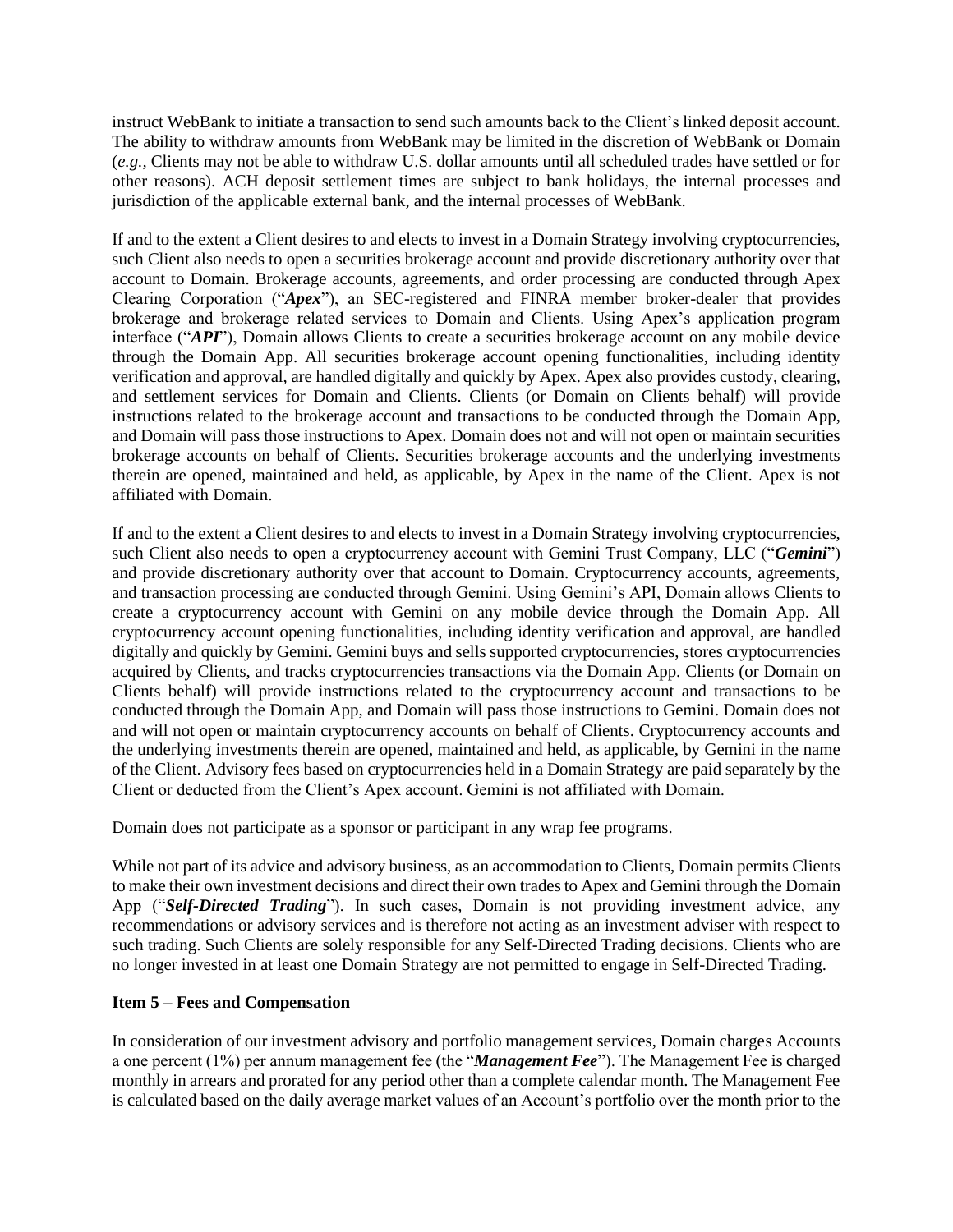Management Fee being assessed. Changes in the Management Fee including how it is calculated or charged, and the effective date of such change will be as set forth in the Advisory Agreement. Domain reserves the right to not fully invest all monies in Clients Accounts (which may be at WebBank, Apex and/or Gemini) so that a cash component can be used to pay Domain's ongoing Management Fee and any other miscellaneous charges as applicable, without having to sell securities or cryptocurrencies.

The Management Fee generally is not negotiable. However, we may from time to time enter into agreements or arrangements with one or more Clients (including, without limitation, new Clients who invest a certain amount, strategic investors and/or affiliates of Domain) that alter, modify, change or adjust the Management Fees or its calculation applicable to such Client. Domain may also sponsor promotions or similar events or arrangements that may reduce the Management Fee or provide monetary compensation to open an account with Domain, invest in a particular Domain Strategy or under other terms established by Domain. For the avoidance of doubt, Domain may in its discretion designate certain Clients as "affiliated clients" or a similar or other designation that may be exempted from all or a portion of the Management Fee.

Domain's Management Fee is in addition to transaction and custodial fees, expenses, costs and other amounts charged by Apex and Gemini. Clients should carefully review the applicable Account Documents and other disclosures for a description and details regarding the fees, costs and expenses associated with the services offered by Apex and Gemini, as well as Domain. Domain's equity investment strategies involve the purchase or sale of publicly offered securities, and as such, typically entail expenses related to brokerage commissions. Domain's cryptocurrency strategies involve the purchase and sale of cryptocurrencies, and as such, typically entailed transaction expenses related thereto. Domain Strategies that invest in both equity securities and cryptocurrencies typically entail transaction expenses related to each, which may be significant. **See also Item 12 below**.

Domain does not charge any Management Fee for Self-Directed Trading since it is not offering any advisory services in connection with such trading and such trading is done solely by the Client. Domain's parent entity, Domain Money, Inc., in consideration of it providing (with Domain) the access to trade cryptocurrencies with Gemini through Self-Directed Trading, shares in the per trade fees and receives a fee (generally ranging from 1.14% to 1.39%) of each trade effected by Gemini involving cryptocurrencies traded through Self-Directed Trading. In that regard, Domain Money, Inc. (and Domain because of its affiliation) has a financial incentive to promote Self-Directed Trading even though it is not part of Domain's advisory business. Clients whose trading of cryptocurrencies through Gemini is pursuant to Domain's advisory services and a Domain Strategy (for which Domain receives a Management Fee) pay a reduced per trade charge, which is not shared by Domain Money, Inc.

The foregoing description is not intended to be exhaustive and is qualified in its entirety by the applicable Account Documents of each Client and disclosures set forth on the Domain Website and Domain App.

## <span id="page-6-0"></span>**Item 6 – Performance Based Fees and Side-by-Side Management**

Domain does not charge any performance based fees to any Client in respect of any Account. **See also Item 5 above.**

## <span id="page-6-1"></span>**Item 7 – Types of Clients**

Domain provides discretionary investment advisory and portfolio management services via the Domain Website and/or the Domain App with respect to separately managed accounts of primarily individuals but which may also include entities and trusts. We may also from time to time in the future perform investment management, advisory and other services for and with respect to other types of clients, including individual retirement accounts ("IRAs").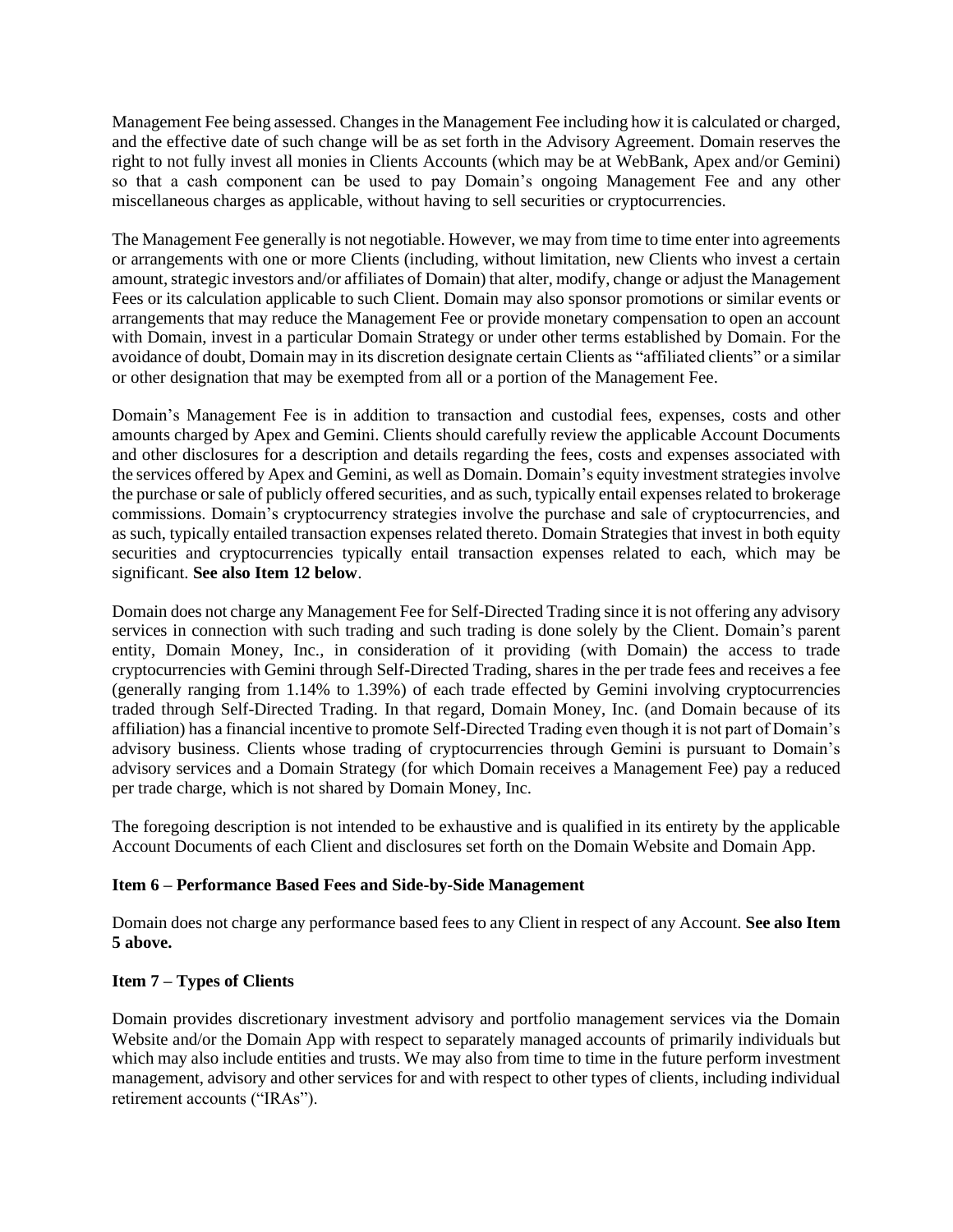Generally, we only provide investment advice to Clients who are, as applicable, U.S. citizens, or lawful residents of the U.S. who have a social security number or individual taxpayer identification number, are located in the U.S., have a valid U.S. residential mailing address, and maintain a U.S. banking account.

Domain requires a minimum Account size of one hundred dollars (\$100) to five hundred dollars (\$500), depending on the applicable Domain Strategy. If funds are withdrawn and an Account is reduced below the applicable minimum account size, Domain reserves the right to close the Account. Domain reserves the right to change its minimum Account sizes, or impose a maximum account sizes, in the future at its discretion. Domain further reserves the right to require additional disclosure information from Clients at its discretion.

Recipients of this Brochure should be aware that while this Brochure includes information about our Accounts, as necessary or appropriate, this Brochure should not be considered to represent a complete discussion of the features, risks or conflicts associated with an Account. Additional information is included in the applicable Account Documents. In no event should this Brochure be solely relied upon in any determination to invest in an Account. It is also not an offer of, or agreement to provide, advisory services directly to any recipient of this Brochure. Rather, this Brochure is designed to provide information about Domain for the purpose of compliance with Domain's obligations under the Advisers Act. Accordingly, this Brochure responds to relevant regulatory requirements under the Advisers Act, which may differ from the information provided in Account Documents or public filings. To the extent that there is any conflict between discussions herein and similar or related discussions in any Account Document or public filing, the relevant Account Document or public filing shall govern.

## <span id="page-7-0"></span>**Item 8 – Methods of Analysis, Investment Strategies and Risk of Loss**

## *Methods of Analysis and Investment Strategies*

Domain offers Clients several investment strategies designed for investors with different financial goals, investment horizons and risk tolerances. Domain designs its strategies with both equity securities and cryptocurrencies in order to offer Clients the return potential of these distinct asset classes in line with their investment goals and risk appetite.

Our investment approach starts by identifying meaningful secular growth trends that appear ready to provide a tailwind for our Client's investments. Over the next decade, we believe that investing in innovation areas like financial technology, blockchain, cloud computing, big data, artificial intelligence, autonomous technologies and the continued digitization of the economy have the potential to provide Clients with superior investment returns. Domain utilizes industry research, SEC filings and management presentations of companies involved in technological innovation to assess the overall size of the investment opportunity related to technological innovation (*e.g.* total addressable market and serviceable addressable market). Domain, through the Domain Strategies, seeks to direct Client's investments to high quality companies and cryptocurrencies that we believe are beneficiaries of this growth.

We have high conviction that blockchain technology will transform the basic fabric of our financial system and that a carefully curated basket of cryptocurrencies is the best way to get exposure to this area of development. In the Domain cryptocurrency strategies, we seek to identify blockchain protocols and applications that serve important economic functions, have displayed material product market fit, defensible market share, a robust developer community and strong token economics. We believe that such assets have the potential for strong growth and outstanding long-term returns. Our research involves reading project road maps, development documentation, analyzing onchain activity data, understanding developer involvement in governance forums, meeting with development teams and more.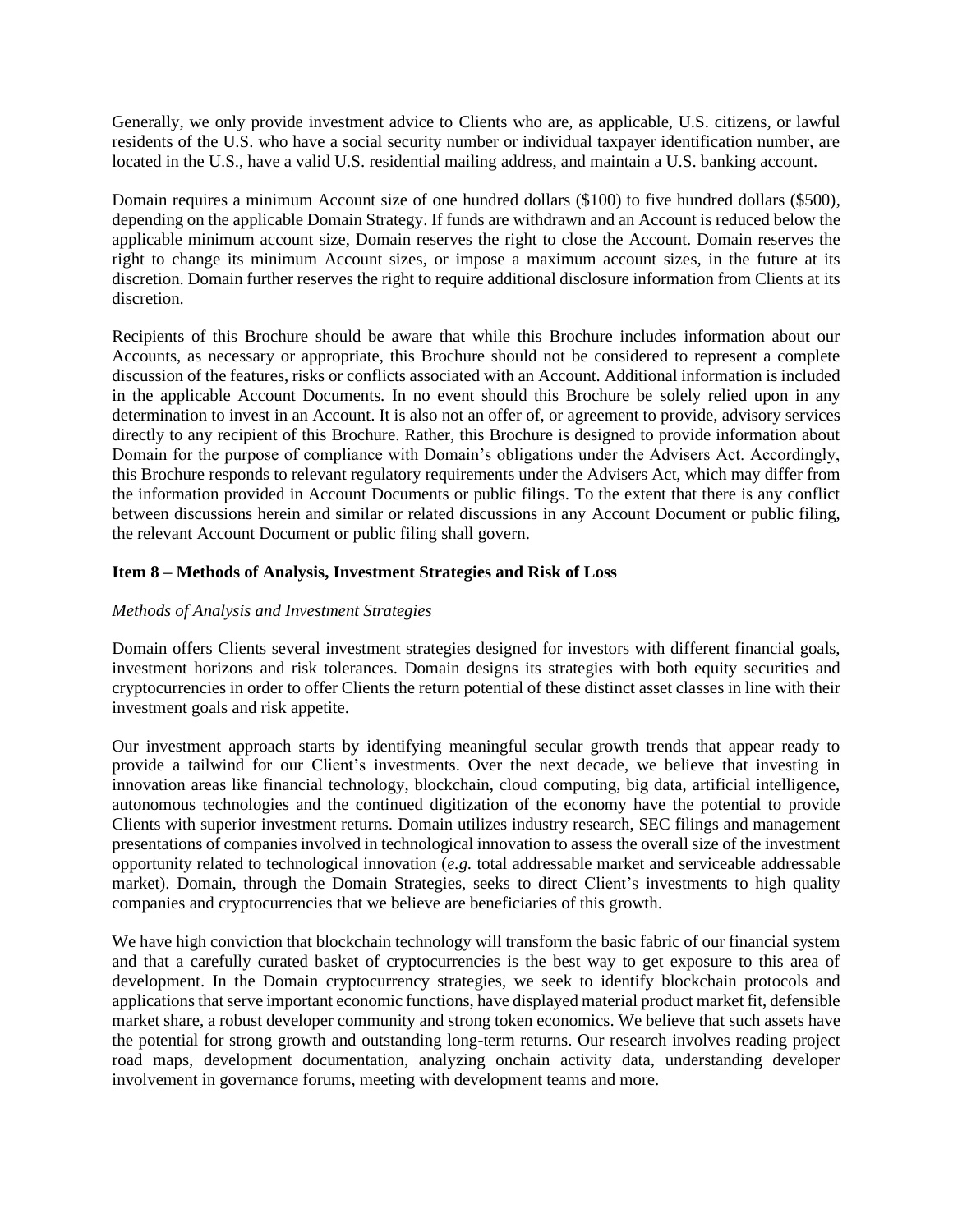Our equity securities selection process is different. Once we have identified a universe of mid- and largecap US companies with strong growth potential, we seek to build a granular understanding of each business prior to including it in a Domain Strategy. We note, however, that industry growth alone does not lead to superior investment returns. As a result, our goal is to find growing businesses that are currently, or have the potential to become, very profitable companies. Our equity security specific research starts with analyzing SEC filings, management presentations and earnings call transcripts and is supplemented by meetings with management teams, industry experts and more. Using this information we seek to identify companies building products with large addressable markets, that are led by exceptional teams and possess competitive advantages that yield pricing power in the market. Additionally, we search for companies that have strong unit economics and reasonable current valuations. We believe that companies that have all of these qualities will have a runway to potentially grow revenue, profit and stock price at above market rates well into the future.

Domain monitors the Domain Strategies in consideration of its methodologies and rebalances each Domain Strategy to account for, among other things, new investment opportunities, changes in our investment theses, outsized risk exposures, and changes in the broader economic environment.

#### *Certain Risk Factors*

There can be no assurance that a Client will achieve their investment objectives or that investments in an Account will be profitable. Each Domain Strategy involves a substantial degree of risk, including risk of complete loss. Investments in cryptocurrencies present unique risks, which should be considered carefully, including that they have a history of high volatility, they may be subject to new or restrictive governmental regulation, they may present security concerns, they do not have protections similar to insured securities, and they are considered a new and developing instrument. Please see below for additional risk information. Nothing in this Brochure is intended to imply, and no one is or will be authorized to represent, that the Domain Strategies are low risk or risk free. The Domain Strategies are appropriate only for sophisticated persons who fully understand and are capable of bearing the risks of investment. The various risks outlined below are not the only risks associated with the Domain Strategies and processes and are not necessarily applicable to each Account or each Domain Strategy. Clients are urged to consult with their own personal financial, legal and tax advisors before making any investment decisions.

*General Economic and Market Conditions.* Account activities are affected by and subject to general economic and market conditions, such as changes in interest rates, availability of credit, inflation rates, economic uncertainty, changes in laws (including laws relating to taxation of an Account's investments), trade barriers, trade wars, tariffs, protectionist regulatory policies, currency exchange controls, national and international political circumstances and developments, and other circumstances (including wars, epidemics and pandemics, terrorist acts, security operations and natural disasters), as well as changes in government policy precipitated by the foregoing. These and other factors may affect the level and volatility of securities prices, the correlations and relationships between the prices of various securities and the liquidity of a Account's investments in ways that impair a Account's profitability or result in losses. Unpredictable or unstable market conditions may also result in reduced opportunities to find suitable investments to deploy capital or make it more difficult to exit and realize value from a Account's investments. From time to time, including during the COVID-19 global pandemic and during 2008 and 2009, various markets around the world have experienced extreme periods of volatility, illiquidity, correlation with other markets, negative (or positive) performance and other disruptions and conditions that would previously have been viewed as extremely unlikely or even impossible. Such market developments have led to large losses and insolvencies soon thereafter. For example, during the second half of 2008, the state of the worldwide economy deteriorated into a severe recession. A similar or even more severe economic recession (or depression) could result or occur from the global response to, and as a result of, the COVID-19 global pandemic. If so, or if a similar economic situation were to occur in the future, an Account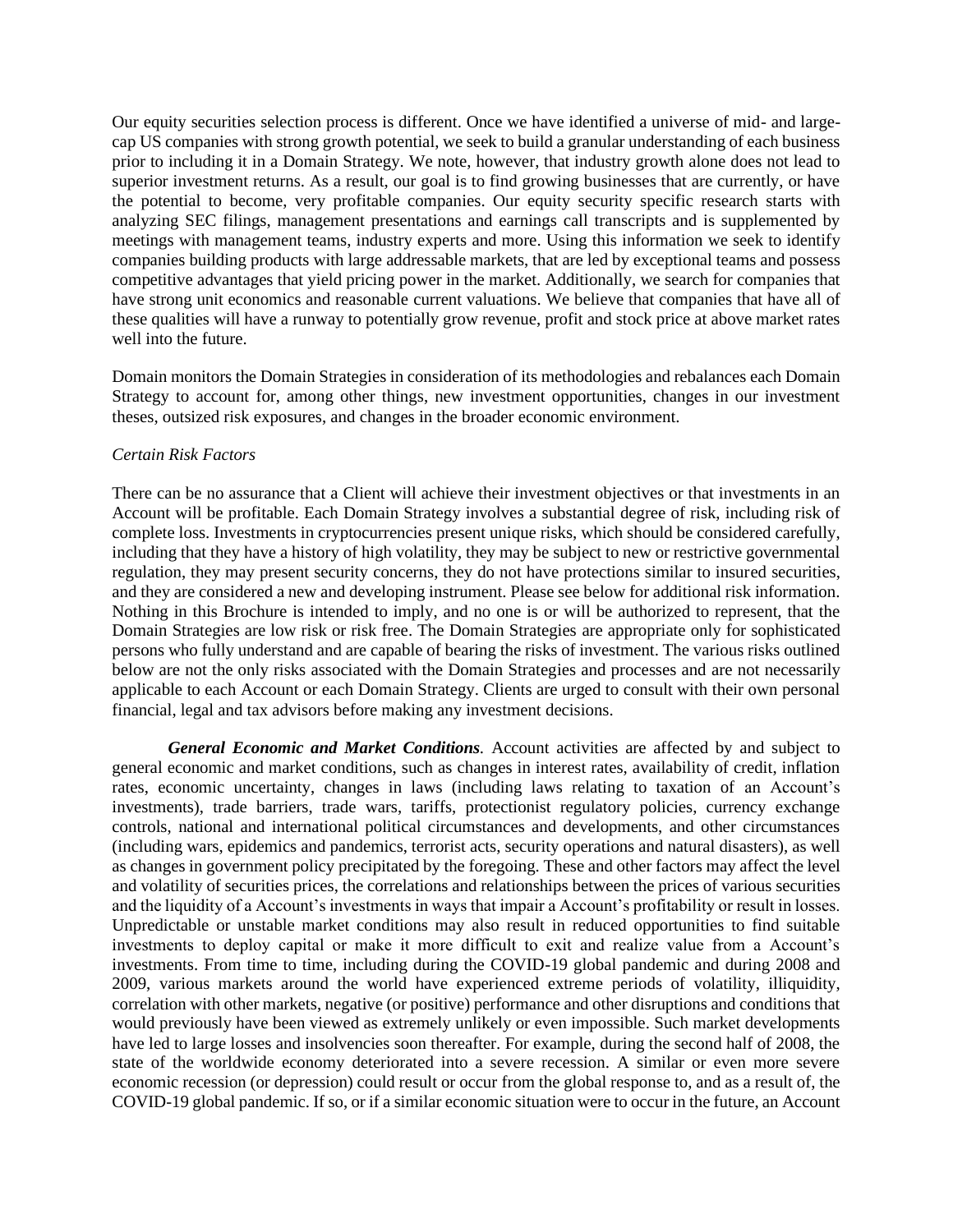could experience a reduction in attractive investment opportunities and an Account's investments could be materially impaired in many ways that cannot be predicted.

*Force Majeure Risks*. Force majeure is the term generally used to refer to an event beyond the control of the party claiming that the event has occurred, including acts of God, fire, flood, weather, earthquakes, war, terrorism, labor strikes, outbreaks of disease and potentially other events or occurrences. Force majeure events in the United States and elsewhere in the world may adversely affect the ability of Domain, its affiliates or agents or the parties with whom they do business to perform their respective obligations, under a contract or otherwise. In addition, dealing with any force majeure event will divert Domain's time and effort, and the cost of repairing or replacing damaged assets could be considerable. Repeated or prolonged service interruptions may result in permanent loss of customers, substantial litigation, or penalties for regulatory or contractual non-compliance. In some cases, agreements can be terminated if the force majeure event is so catastrophic so as to render it incapable of remedy within a reasonable, pre-agreed time period. Force majeure events that are impossible or costly to cure may also have a permanent adverse effect on an Account and its investments, and a Client's potential returns would be diminished as a result.

*Epidemics, Pandemics, Outbreaks of Disease and Public Health Issues.* Accounts and the operations and business activities of Domain and its affiliates could be materially adversely affected or impacted in the future by the continuation or worsening of the COVID-19 global pandemic and other outbreaks of disease, epidemics, pandemics and public health issues, whether globally or limited to particular regions of the world, such as diseases or public health issues caused by other novel coronaviruses (including as a result of the emergence of new coronaviruses), Ebola virus disease, H1N1 flu, H7N9 flu, H5N1 flu (and other types or subtypes of influenza viruses), Severe Acute Respiratory Syndrome, or SARS, or other epidemics, pandemics, outbreaks of disease or public health issues. In particular, coronavirus disease 2019 (or COVID-19), an infectious disease caused by Severe Acute Respiratory Syndrome coronavirus 2 (SARS-CoV-2), was first identified in December 2019 and has since spread rapidly globally, resulting in an ongoing global pandemic. The COVID-19 global pandemic has severely and materially affected (and may continue to negatively affect and materially impact) the global economy, global equity markets and supply chains (including as a result of quarantines, shelter-in-place orders, social-distancing measures and other government-directed or mandated measures or actions to stop or slow the spread of SARS-CoV-2 and COVID-19). Although the short-term and long-term effects and consequences of COVID-19 (and the actions and measures taken or mandated by governments around the world to halt or slow down the spread of SARS-CoV-2 and COVID-19) cannot currently be predicted, previous occurrences of other epidemics, pandemics and outbreaks of disease, such as the 1918 influenza pandemic (also referred to as the Spanish flu pandemic) and the 2002-2004 SARS outbreak in Asia, had material adverse effects on the economies, capital markets and basic day-to-day operations of (and activities in) those countries and jurisdictions in which they were most prevalent. Recent efforts, actions and measures undertaken by governments, businesses and communities to protect the public health in the face of the COVID-19 pandemic (including measures designed or intended to "flatten the curve" and protect the healthcare systems in such applicable countries and jurisdictions from collapse or undergoing significant breakdowns) have resulted in partial or complete shutdowns of many sectors of the economy generally as well as severe restrictions, limitations and consequences on the means by which Domain operates its business (*e.g.*, travel restrictions or bans, mandatory quarantines, shelter-in-place orders and social distancing measures and rules), which could adversely affect or negatively impact the business, activities, financial condition, and operations of Domain and Accounts indefinitely. If and to the extent the economy and businesses begin to reopen and are allowed to resume operations or activities and people begin to return to more frequent personal or social interactions, there is a risk of recurrence of an outbreak of COVID-19, and such a recurrence or emergence of any kind of epidemic, pandemic, outbreak of disease or major public health issue could cause another slowdown or shutdown in the levels of economic activity and business activities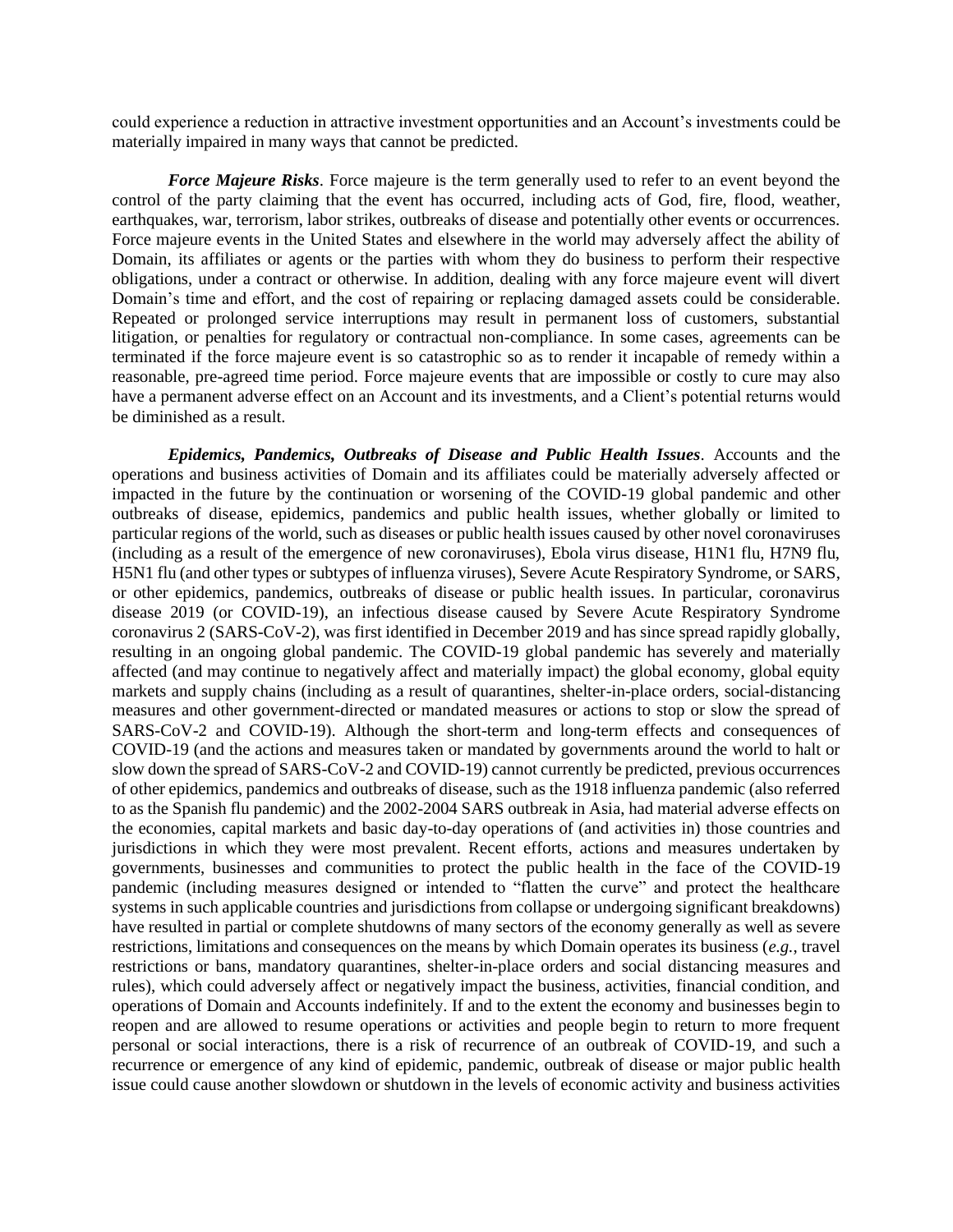and operations generally, or push the world or local economies into recession or depression, which could adversely affect and materially impact Domain and Accounts.

The impact of a health crisis such as the COVID-19 pandemic, and other epidemics, pandemics and outbreaks of disease that may arise in the future, depends on the duration and spread of the outbreak, the severity, the actions to contain, slow down or halt the spread of the virus or treat its impact, and how quickly and to what extent normal or semi-normal economic and operating conditions can resume, which could affect the global economy in ways that cannot necessarily be foreseen at the present time. A health crisis may exacerbate other pre-existing political, social and economic risks. Any such impact could adversely affect an Account's performance, resulting in losses to the Account and the Client.

The COVID-19 pandemic and actions, measures and steps taken by governments around the world in response to such pandemic may cause material disruptions to (or otherwise materially impact or affect) the business operations and activities of service providers on which Domain and Accounts rely (including, among others, broker-dealers, custodians and counterparties). It may also adversely impact an Account's investments, the ability of Domain to access markets or implement an Account's investment strategies in the manner originally contemplated, an Account's net asset value and therefore the Client.

*Government Intervention*. In 2008 and thereafter, the global financial markets underwent significant disruptions that led to certain significant governmental interventions and actions. The COVID-19 global pandemic has recently lead to, and is likely to continue to result in or lead to, substantial (and in certain cases unprecedented) governmental intervention both in the United States and abroad. Such intervention, in certain cases, was (or may be) implemented on an "emergency" basis, suddenly and substantially eliminating market participants' ability to continue to implement certain strategies or manage the risk of their outstanding positions. In addition, these interventions were and are typically unclear in scope and application, resulting in confusion and uncertainty which in itself can be materially detrimental to the efficient functioning of the markets or the economy as well as previously successful investment strategies. If governmental intervention programs or actions are unwound, there could likewise be uncertainty and adverse effects on the markets and economy. In the case of any future market disruptions, significant economic events or other events or circumstances, it is impossible to predict what interim or permanent governmental restrictions (or easing of restrictions) or measures may be imposed on the markets or the economy or the effect of such restrictions on Domain's activities and investment strategies and the activities and operations of an Account's investments.

*Investment and Trading Risks Generally.* All investments risk the loss of capital. No guarantee or representation is made that the Domain Strategies will be successful. The Domain Strategies may involve, without limitation, risks associated with limited diversification, equity risks, volatility, tracking risks, credit deterioration or default risks, systems risks and other risks inherent in an Account's activities. Certain investment techniques of Domain will, in certain circumstances, substantially increase the impact of adverse market movements to which an Account is subject. In addition, an Account's investments may be materially affected by conditions in the financial markets and overall economic conditions occurring globally. Domain's methods of minimizing such risks may not accurately predict future risk exposures. Risk management techniques are based in part on the observation of historical market behavior, which may not predict market divergences that are larger than historical indicators. Also, information used to manage risks may not be accurate, complete or current, and such information may be misinterpreted.

*Limited Diversification and Risk Management Failures.* At any given time, an Account's portfolio may not be diversified to any material extent and, as a result, the Account could experience significant losses if general economic conditions, and, in particular, those relevant to the issuers whose securities are owned by the Account, change. In addition, an Account's portfolio may be significantly concentrated in a limited number of issuers, types of financial instruments, industries, strategies or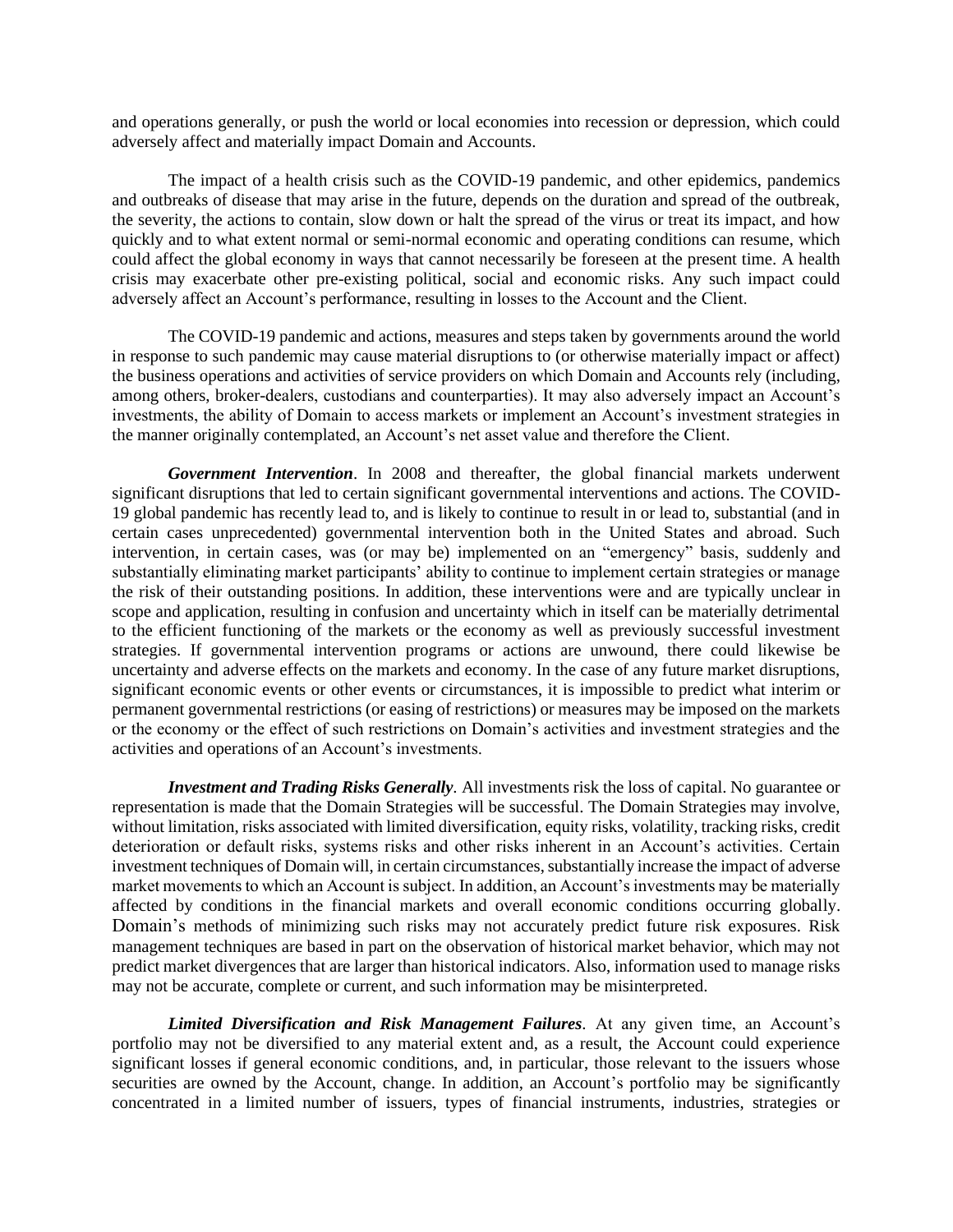geographic regions, and such concentration of risk may increase losses suffered by the Account. Although Domain attempts to identify, monitor and manage certain significant risks related to specific investments, these efforts cannot take all risks into account, including systematic market risk, and there can be no assurance that these efforts will be effective. Many risk management techniques are based on observed historical market behavior, but future market behavior may be entirely different. Any inadequacy or failure in Domain's risk management efforts could result in material losses for an Account.

*Highly Volatile Markets.* The prices of financial instruments in which an Account invests can be volatile. Price movements of the financial instruments in which the Account's assets may be invested may be influenced by, among other things, interest rates, changing supply and demand relationships, trade, fiscal, monetary and exchange control programs and policies of governments and national and international political and economic events and policies. Accounts are subject to the risk of failure of any of the exchanges on which its positions trade or of its clearinghouses. In addition, governments from time to time intervene in certain markets, directly, by regulation and otherwise, particularly in currencies, futures and options. Such intervention is often intended to directly influence prices and may, together with other factors, cause some or all of these markets to move rapidly in the same direction. The effect of such intervention is often heightened by a group of governments acting in concert.

*Flaws in Domain Strategies.* Any of the investment strategies, analytical models, algorithms or trading techniques used by Domain may not be successful, may have inherent limitations, may not have a tested track record, and may have operational, theoretical or other flaws or shortcomings, which could result in unsuccessful investments and increased risk and, ultimately, losses to Accounts. Adjustments by Domain to the foregoing may not be successful.

*Relative Value and Directional Investments*. An Account's investment in Domain Strategies depends on Domain's ability to accurately predict future price movements of securities or the convergence of market prices toward the theoretical values expected by Domain. Any such attempt to predict future price movements is inherently risky and inaccurate. Often, price movements will be determined by unanticipated factors, and Domain's analysis of known factors may prove incorrect, in each case potentially leading to substantial losses to an Account.

*Fundamental Analysis*. Fundamental analysis is premised on the assumption that markets are not perfectly efficient, that informational advantages and mispricings do occur and that econometric analysis can identify trading opportunities. Fundamental analysis may incur substantial losses if such economic factors are not correctly analyzed, not all relevant factors are identified and/or market forces cause mispricings to continue despite Domain having correctly identified such mispricings. Fundamental analysis is also more subject to human error and emotional factors than technical analysis.

*"Widening" Risk*. For reasons not necessarily attributable to any of the risks set forth herein (for example, supply/demand imbalances or other market forces), the prices of the financial instruments in which an Account invests may decline substantially. In particular, purchasing assets at what appear to be "undervalued" levels is no guarantee that these assets will not be trading at even more "undervalued" levels at a time of valuation or at the time of sale. It may not be possible to predict such "spread widening" risk.

*Equity Risks.* Accounts may invest in equity securities. The market price of securities owned by the Account may go up or down, sometimes rapidly or unpredictably. A risk of investing in an Account is that the equity securities in its portfolio will decline in value due to factors affecting equity securities markets generally or the sectors in which the Account invests. The value of equity securities may decline due to general market conditions which are not specifically related to a particular company, such as real or perceived adverse economic conditions, changes in the general outlook for corporate earnings, changes in interest or currency rates or adverse investor sentiment generally. They may also decline due to factors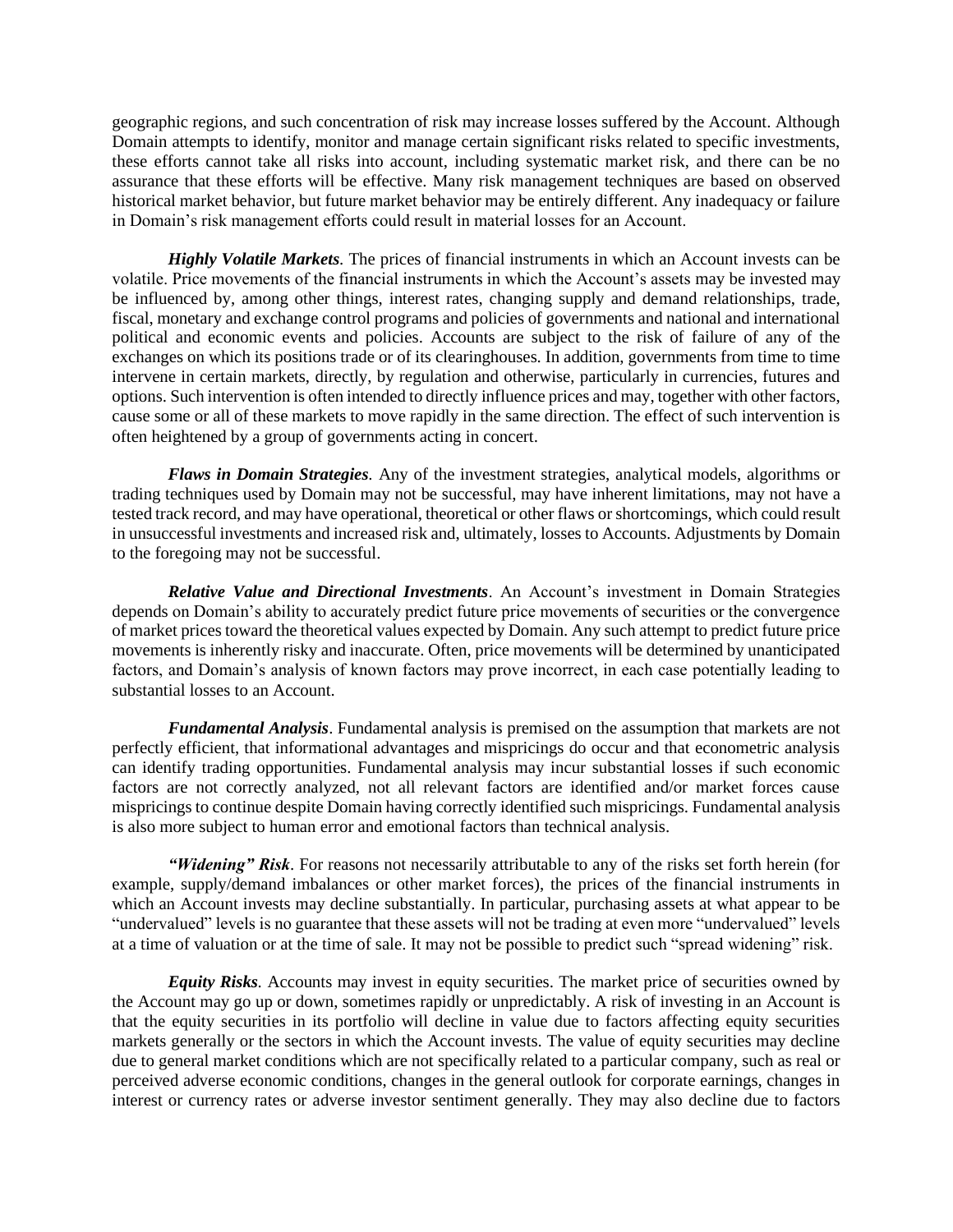which affect a particular industry or industries, such as labor shortages or increased production costs and competitive conditions within an industry.

*Investment in Small- and Medium-Capitalization Companies.* Accounts can invest across all market capitalizations, including in small- and mid-cap issuers. Smaller capitalization stocks involve higher risks in some respects than do investments in stocks of larger companies. For example, prices of smallcapitalization and even medium-capitalization stocks are often more volatile than prices of largecapitalization stocks, and the risk of bankruptcy or insolvency of many smaller companies is higher than for larger, "blue-chip" companies. In addition, due to thin trading in some small-capitalization stocks, an investment in those stocks may be highly illiquid. Some small companies have limited distribution channels and financial and managerial resources. Such companies may also be dependent on personnel (including key personnel) with limited experience.

*Investments in Undervalued Equity Securities*. Accounts may invest in what Domain believes to be undervalued equity securities. The identification of investment opportunities in undervalued securities is a difficult task, and there are no assurances that such opportunities will be successfully recognized or acquired. While investments in undervalued securities offer the opportunities for above-average capital appreciation, these investments involve a high degree of financial risk and can result in substantial losses. Returns generated from an Account's investments may not adequately compensate for the financial risks assumed. An Account may make certain speculative investments in securities which the Domain believes to be undervalued; however, there are no assurances that the securities purchased will in fact be undervalued. In addition, an Account may be required to hold such securities for a substantial period of time before realizing their anticipated value. During this period, a portion of an Account's assets may be committed to the securities purchased, thus possibly preventing the Account from investing in other opportunities.

*Portfolio Turnover.* Accounts are not restricted in effecting transactions by any specific limitations with regard to their portfolio turnover rate. A Client's investment decisions might result in substantial portfolio turnover. Investments may be sold for a variety of reasons, such as a more favorable investment opportunity or other circumstances bearing on the desirability of a continued position in such investments.

*Execution Risks*. An Account's investment strategy depends on its ability to establish and maintain an overall market position in a combination of financial instruments recommended by Domain and selected by the Client. Should an Account's trading orders and a Client's investment decisions not be executed in a timely and efficient manner, the Account might be able to acquire only some, but not all, of the components of such position, or if the overall position were to need adjustment, the Account might not be able to make such adjustment. In such an event, the Account would not be able to achieve the market position recommended by Domain and selected by the Client and might incur a loss in liquidating its position.

*Systems and Facilities Risks*. Accounts rely extensively on computer programs and systems to recommend, trade, clear and settle securities transactions, to evaluate certain securities based on real-time trading information, to monitor its portfolio and net capital, and to generate risk management and other reports that are critical to oversight of the Account's activities. In addition, certain Account activities interface with or depend on systems operated by third parties, including brokers, custodians and market counterparties. Accounts also rely on the ongoing services of Domain, which depends on access to their facilities. Although Domain attempts to develop appropriate contingency plans, there can be no assurance that such plans will be effective. For example, a natural catastrophe or terrorist incident could temporarily or permanently interfere with the availability or efficient functioning of such resources. Given the potential for extremely rapid price movements in the markets in which Accounts invest, any defect or failure in computer programs or systems or any interruption in access to facilities, however brief, could have a material adverse effect on the Account.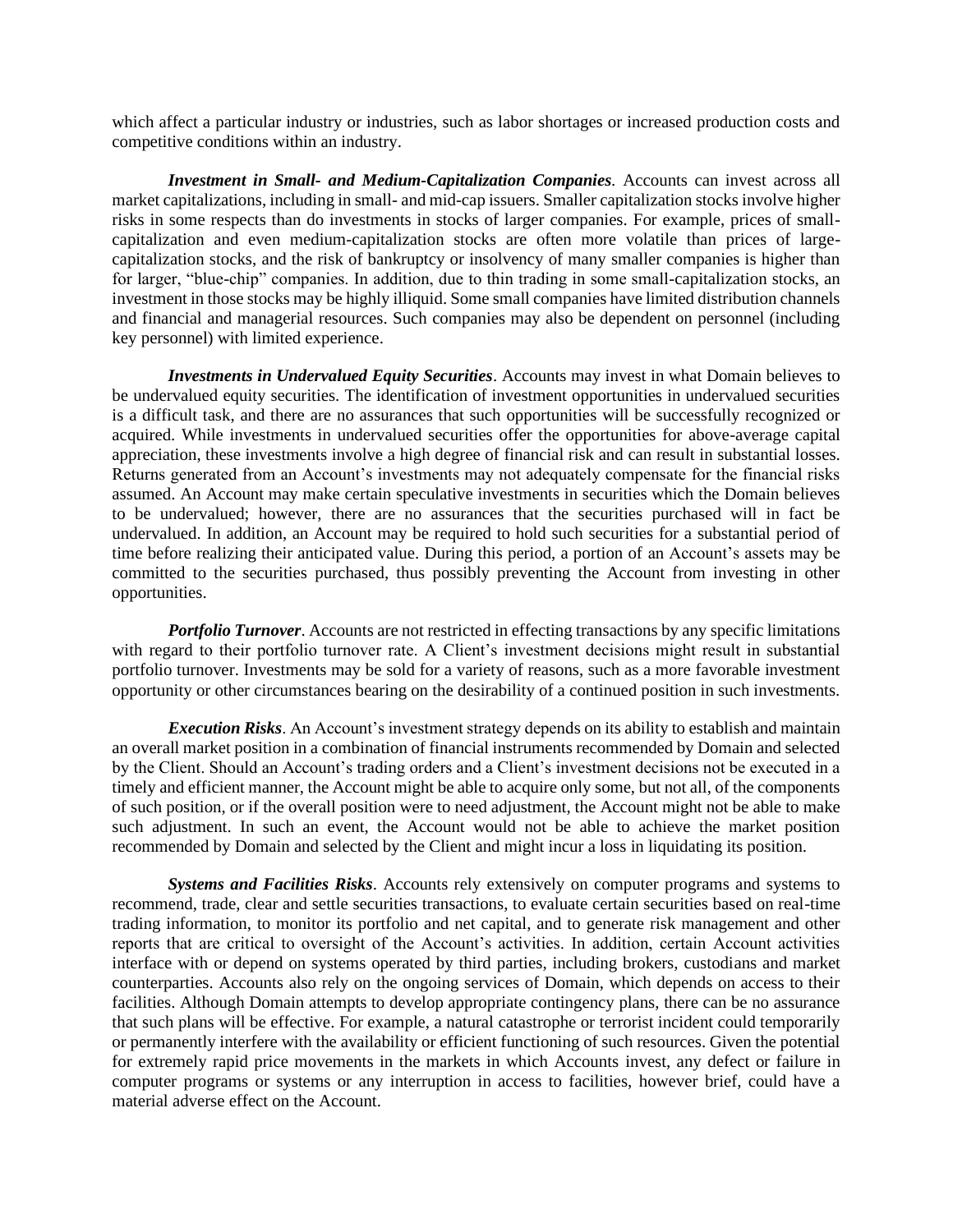*Soft Dollars.* Domain may enter into "soft dollar" arrangements with one or more broker-dealers whereby Domain directs securities transactions to the broker dealer in return for research products and brokerage services from the broker-dealer. An Account generally pays more than the lowest available commissions for execution of these transactions. The use of "soft dollars" for eligible research, researchrelated and brokerage services will come within the safe harbor for the use of soft dollars provided under Section 28(e) of the U.S. Securities Exchange Act of 1934, as amended (the "*Exchange Act*"). **See also Item 12**.

*Digital Assets*. At the election of a Client, such Client's Account will be invested in cryptocurrencies ("*Cryptocurrencies*"). In the future, Domain may make other digital assets available for investment, including, without limitation, decentralized application tokens, protocol tokens and other cryptofinance coins, tokens and digital assets and instruments that are based on block chain, distributed ledger or similar technologies (together with Cryptocurrencies, collectively, "*Digital Assets*"). Investments in Digital Assets are subject to many specialized risks and considerations, including risks relating to technology, security, regulation, user/market acceptance, volatility and timing. Regulation of Digital Assets and associated exchanges and enterprises is currently being developed and likely to continue to rapidly evolve. The promulgation of any additional U.S. or international laws or rules, a material change in applicable legal or regulatory requirements, or an adverse review by an applicable judicial authority of any such law or regulation, could have a material (and potentially adverse) effect of the price of any such Digital Assets and on the operations and/or financial performance of investments with exposure to any such Digital Assets, and may severely impact the development and growth of the Digital Asset market. Further, any such additional regulation or change in existing regulation, and the uncertainty surrounding Digital Asset regulation more generally, will or may, to the extent of the Account's investment in such Digital Assets, subject the Account to increased costs to comply with new or developing requirements or regulations as well as to monitor for compliance with any new requirements or regulations going forward.

Digital Assets are loosely regulated and there is no central marketplace for currency exchange. Supply is determined by a computer code, not by a central bank, and prices have been extremely volatile. Digital Asset exchanges have been closed due to fraud, failure or security breaches. Any of Account's funds that reside on an exchange that shuts down may be lost.

A potential investor in an Account should note that the prices of Digital Assets, and other instruments in which an Account invests may be unavailable. Market movements are difficult to predict and are influenced by, among other things, government trade, fiscal, monetary and exchange control programs and policies; changing supply and demand relationships; national and international political and economic events; changes in interest rates; and the inherent volatility of the marketplace. In addition, governments from time to time intervene, directly and by regulation, in certain markets, often with the intent to influence prices directly. The effects of governmental intervention may be particularly significant at certain times in the financial instrument and currency markets, and such intervention (as well as other factors) may cause these markets and related investments to move rapidly.

Several factors may affect the price of Digital Assets, including, but not limited to: supply and demand, investors' expectations with respect to the rate of inflation, interest rates, currency exchange rates or future regulatory measures (if any) that restrict the trading of Digital Assets or the use of Digital Assets as a form of payment. There is no assurance that Digital Assets will maintain their long-term value in terms of purchasing power in the future, or that acceptance of Digital Asset payments by mainstream retail merchants and commercial businesses will continue to grow.

*Custody of Digital Assets*. Gemini and/or an affiliate thereof maintain custody of all applicable Digital Assets in segregated accounts held as part of the services provided by Gemini to Clients. Gemini is responsible for taking such steps as it determines, in its sole judgment, to be required to maintain appropriate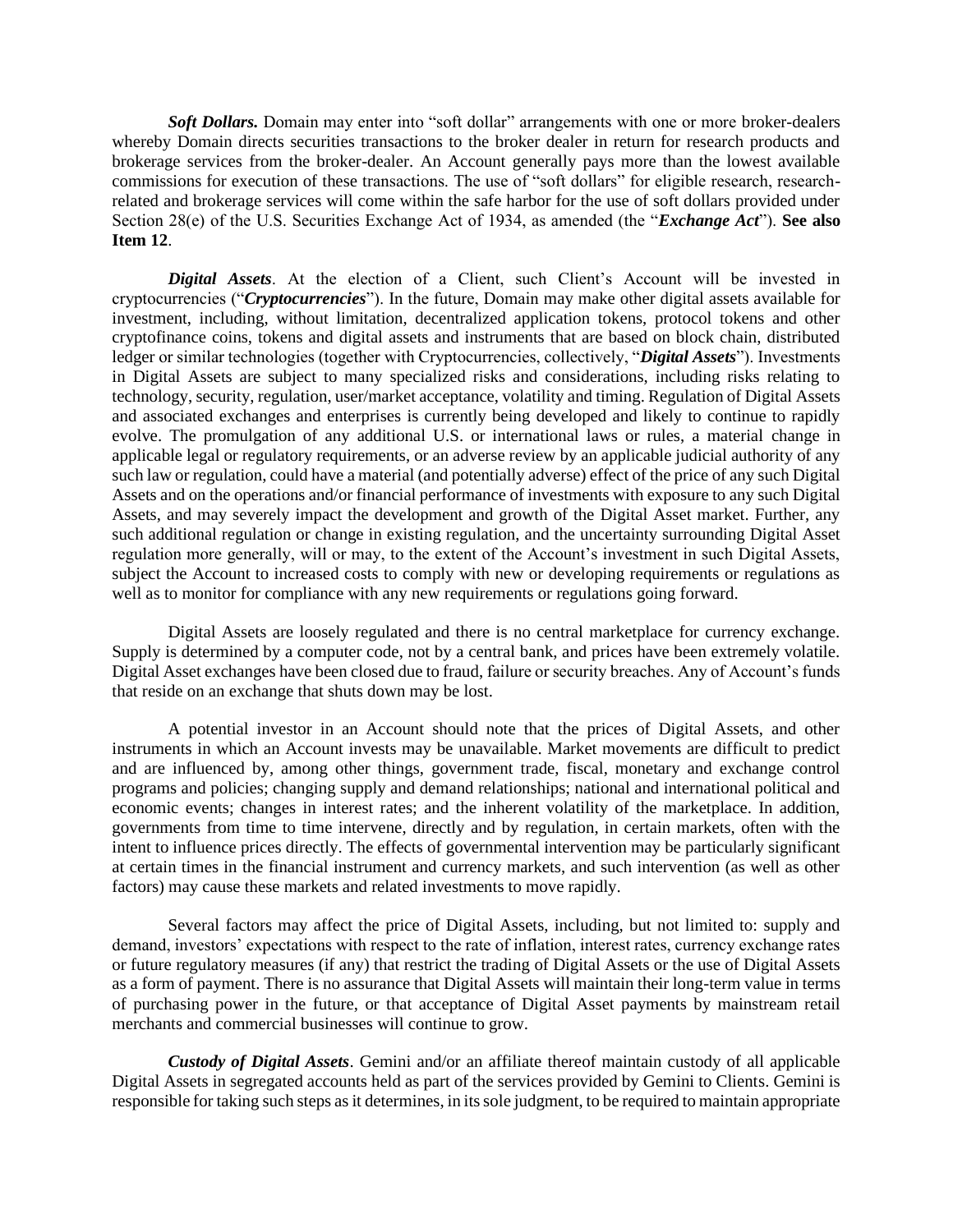security policies and procedures, and prevent their exposure from hacking, malware and general security threats.

*Digital Asset Trading is Volatile and Speculative*. Digital Assets represent a speculative investment and involve a high degree of risk. As relatively new products and technologies, Digital Assets have not been widely adopted as a means of payment for goods and services by major retail and commercial outlets. Conversely, a significant portion of the demand for Digital Assets is generated by speculators and investors seeking to profit from the short or long-term holding of Digital Assets. The relative lack of acceptance of Digital Assets in the retail and commercial marketplace limits the ability of end-users to pay for goods and services with Digital Assets. A lack of expansion by Digital Assets into retail and commercial markets, or a contraction of such use, may result in increased volatility.

*Risk of Loss of Private Key*. Various Digital Assets are controllable only by the possessor of unique private keys relating to the addresses in which the Digital Assets are held. The theft, loss or destructions of a private key required to access a Digital Asset is irreversible, and such private keys would not be capable of being restored by Domain. Any loss of private keys relating to digital wallets used to store an Account's Digital Assets could result in the loss of the Digital Assets and an Account could incur a substantial, or even total, loss of capital.

*Initial Coin Offerings Risk*. In the future, Accounts may invest in initial coin offerings ("*ICOs*"). ICOs allow for investors to purchase certain Digital Assets offered or created by blockchain based companies on various platforms in exchange for dollars or already established Digital Assets which can then be converted to dollars on a Digital Asset exchange. Prior to an ICO, many blockchain based companies offer presale tokens or Digital Assets. Presale tokens or currencies may be sold or used to buy additional tokens or currencies at a later point in time for a potentially higher value than originally purchased for. In the future, Accounts may invest in all stages, including presale rounds of ICOs. ICOs and various token presales are currently unregulated and are subject to fraud, security breaches, regulatory developments, enforcement actions, and technological developments. There is no guarantee that the token or currency purchased will have any value or worth. ICOs can at any point become subject to federal and state securities laws, federal commodity laws, and various international regulations, among other restrictions. The SEC has issued a release stating that, depending on the specific facts and circumstances of the Digital Asset in question, some ICOs may fall under securities regulation. Such future restrictions may have an adverse impact on an Account's assets or on an Account's ability to sell its assets. As investors may be able to purchase new tokens with already existing Digital Assets, investments in ICOs and presales subject an Account to all risks associated with Digital Assets in general.

*Market Manipulation*. The Digital Asset markets are new and unregulated. In the past, such markets have been targets of market manipulation, which could adversely affect holders of the underlying assets, and thus an Account. Digital Asset transaction validators or other syndicates could collude to raise and lower prices artificially. Individuals, entities, or groups could conspire to manipulate prices through "pump and dump" strategies, or other tactics. Other schemes, syndicates, groups, or individuals could play a part in manipulating markets to the detriment of an Account.

*Exchange Issues*. The online and offline exchanges on which Digital Assets trade are relatively new and largely unregulated and may therefore be more exposed to fraud and failure than established, regulated exchanges for other products. To the extent that the exchanges representing a substantial portion of the volume in Digital Asset trading are involved in fraud or experience security failures or other operational issues, such exchanges' failures may result in a reduction in the value of Digital Assets and can adversely affect an investment in an Account. Errors in pricing, communication, recording transactions, or other errors may occur frequently.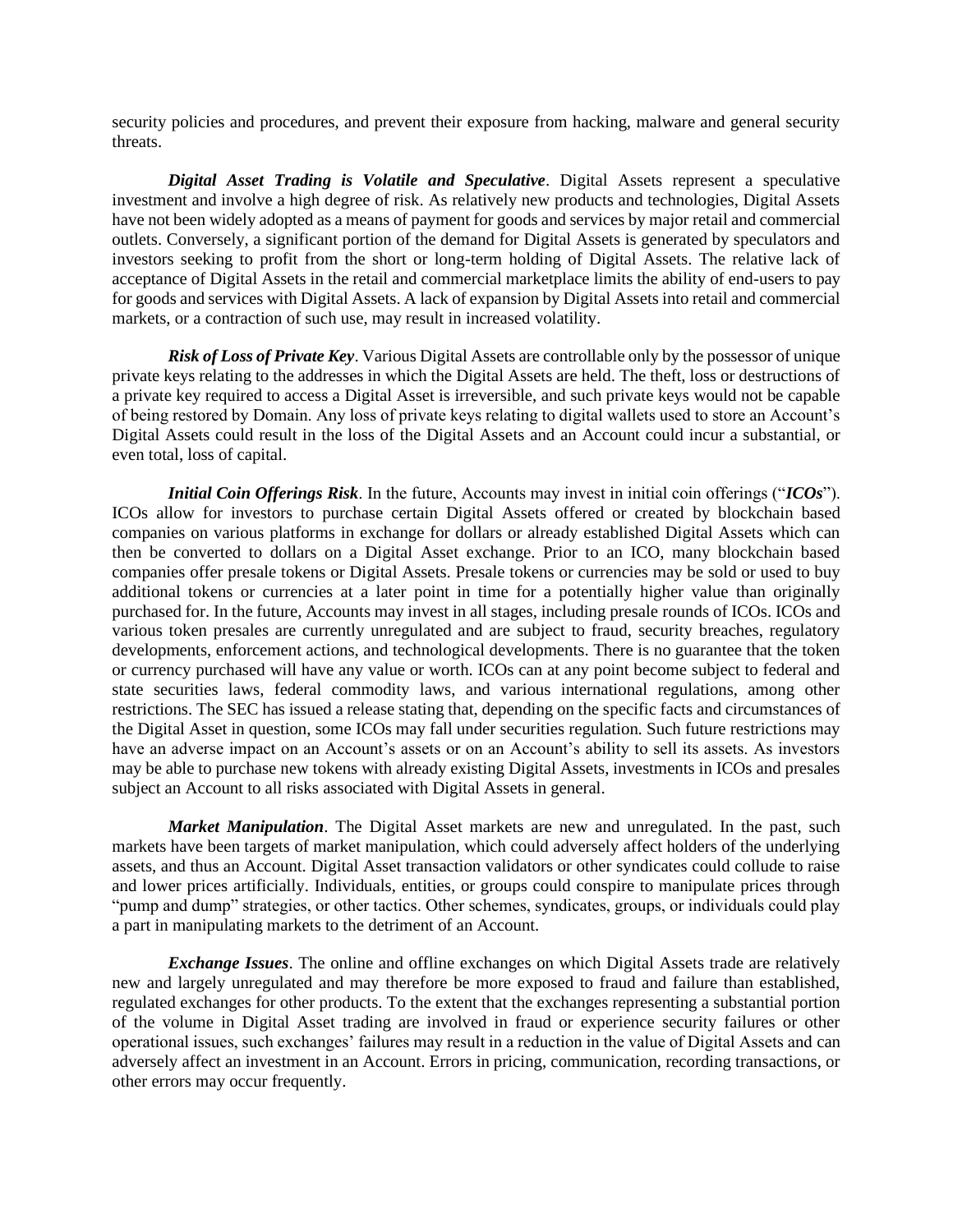Some Digital Asset exchanges have been closed due to fraud, failure (lack of sufficient capitalization or low profit margins), security breaches or operational difficulties. In many of these instances, the customers of such exchanges were not compensated or made whole for the partial or complete losses of their account balances in such exchanges. While smaller exchanges are less likely to have the infrastructure and capitalization that make larger exchanges more stable, larger exchanges are more likely to be appealing targets for hackers and "malware" (*i.e.*, software used or programmed by attackers to disrupt computer operation, gather sensitive information or gain access to private computer systems).

A lack of stability in the Digital Asset exchanges and the closure or temporary shutdown of exchanges due to fraud, business failure, or hackers or malware may reduce confidence in Digital Assets and result in greater volatility in the value of Digital Assets. These potential consequences of an exchange's failure could adversely affect an investment in an Account.

*Errors in Execution of Transactions*. Digital Asset transactions are generally irrevocable, and stolen or incorrectly transferred Digital Assets are likely irretrievable. As a result, any incorrectly executed Digital Assets transactions could adversely affect an investment in an Account. Digital Asset transactions are not normally, from an administrative perspective, reversible. Once a transaction has been verified and recorded, an incorrect transfer of Digital Assets or a theft of Digital Assets generally will not be reversible and an Account will normally not be capable of seeking compensation for any such transfer or theft. Although an Account's transfers of Digital Assets may be regularly made to or from an Account's cryptocurrency account, it is possible that, through computer or human error, or through theft or criminal action, an Account's Digital Assets could be transferred from an Account's cryptocurrency account in incorrect quantities or to unauthorized third parties. To the extent that an Account is unable to seek a corrective transaction with such third party or is incapable of identifying the third party which has received an Account's Digital Assets through error or theft, an Account will be unable to revert or otherwise recover incorrectly transferred Digital Assets. It is more likely than not that an Account will be unable to seek redress for such error or theft, and such loss could adversely affect an investment in an Account.

*Effect of Inability to Effectively Monitor, Maintain, or Update Digital Assets Protocols, Software, or other Technology*. The software, protocols, or other technology associated with a Digital Asset can sometimes prove insufficient to handle the volume, speed, or type of transactions demanded by users of that Digital Asset. In these cases, a change or upgrade in the network's protocol, software or technology may be required. If there is no centralized authority to determine the required changes, the peers in the network (transaction validators), or other actors, must determine what change is to occur and how that change will be handled. If one group of transaction validators does not agree with another on the type of protocol/software change/upgrade that should occur, a fork can occur. If a disagreement occurs, this can negatively affect the value of one or more Digital Assets. There may also be a lack of incentive for transaction validators to work on solutions for network protocol, software, or other issues. If transaction validators are not compensated sufficiently for their work on such solutions, they may not attempt to create a solution. It is also possible that groups of transaction validators could collude to create a solution that would negatively affect the value of one or more Digital Assets. It is also possible that a new update is successfully launched, but the new update turns out to negatively affect the value of one or more Digital Assets. It is also possible that protocol or software upgrades fail due to limitations inherent in a specific Digital Asset's underlying technology or structure. Regardless of whether a Digital Asset's governance and/or ledgering is centralized or decentralized, it may encounter similar or different difficulties in monitoring, maintaining, or updating their protocols, software, or other technology.

*Cybersecurity Breaches and Identity Theft*. An Account, the Client, Domain, and their respective service providers depend on information technology systems and, notwithstanding the diligence that Domain may perform on its or an Account's service providers, it may not be in a position to verify the risks or reliability of such information technology systems. An Account, the Client, Domain, and their service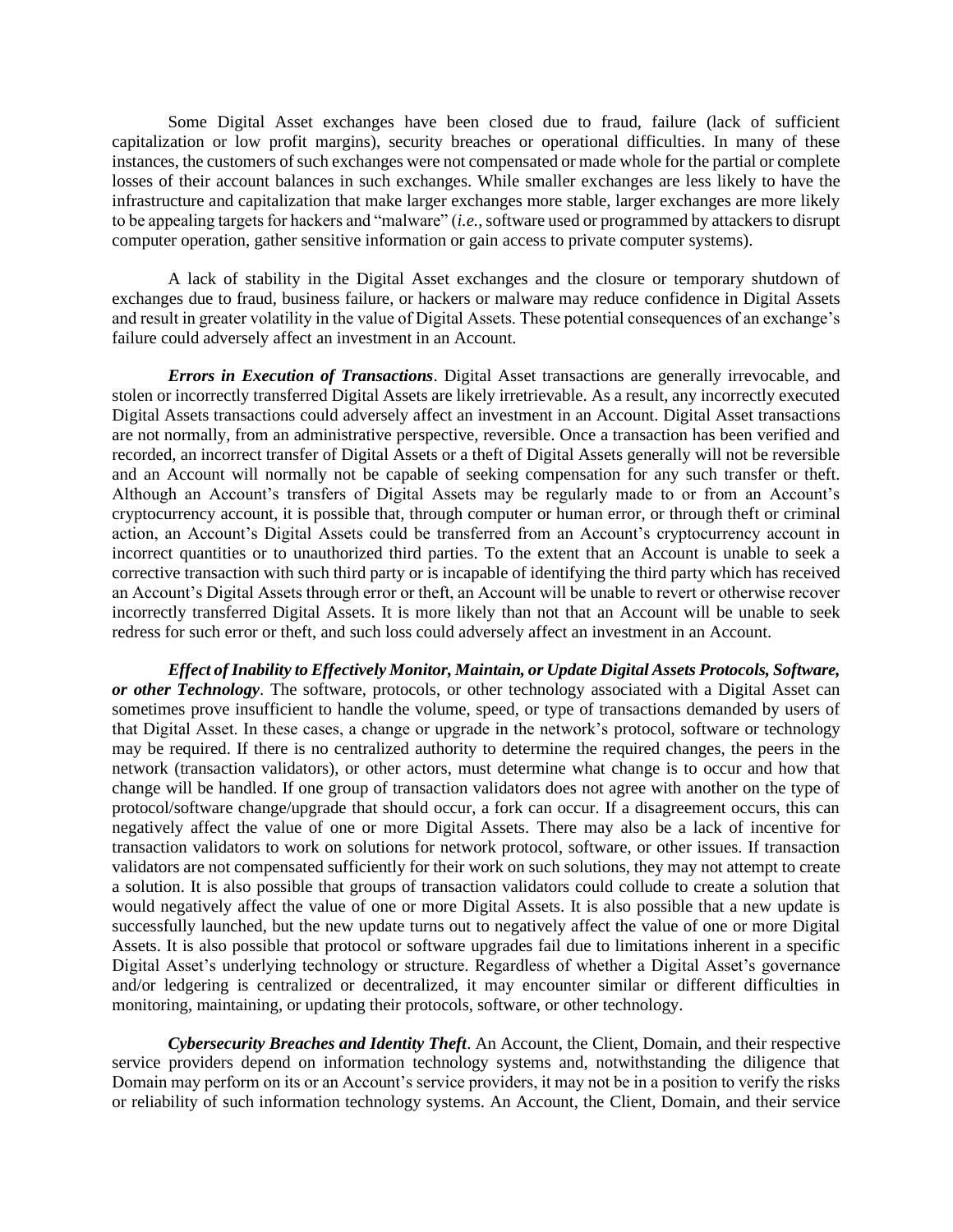providers are subject to risks associated with a breach in cybersecurity. "*Cybersecurit*y" is a generic term used to describe the technology, processes and practices designed to protect networks, systems, computers, programs and data from both intentional cyber-attacks and hacking by other computer users as well as unintentional damage or interruption that, in either case, can result in damage and disruption to hardware and software systems, loss or corruption of data, and/or misappropriation of confidential information. Domain's, the Client's and their information and technology systems may be vulnerable to damage or interruption from computer viruses, network failures, computer and telecommunication failures, infiltration by unauthorized persons and security breaches, usage errors by their respective professionals, power outages and catastrophic events such as fires, tornadoes, floods, hurricanes and earthquakes. Although Domain and its affiliates implement various measures to manage risks relating to these types of events, if these systems are compromised, become inoperable for extended periods of time or cease to function properly, Domain may have to make a significant investment to fix or replace them. The failure of these systems and/or of disaster recovery plans for any reason could cause significant interruptions in Domain's and the Accounts' operations and result in a failure to maintain the security, confidentiality or privacy of sensitive data, including personal information relating to Clients (and the beneficial owners of Clients). Such a failure could harm Domain's reputation, subject Domain and its respective affiliates to legal claims and otherwise affect its business and financial performance. Such damage or interruptions to information technology systems may cause losses to Accounts by interfering with the operations of Domain and its affiliates. Domain may also incur substantial costs as the result of a cybersecurity breach, including those associated with forensic analysis of the origin and scope of the breach, increased and upgraded cybersecurity, identity theft, unauthorized use of proprietary information, litigation, adverse investor reaction, the dissemination of confidential and proprietary information and reputational damage. Any such breach could expose Domain to civil, legal or regulatory liability as well as regulatory inquiry and/or action, and the Accounts may be required to indemnify Domain against any losses incurred in connection therewith. Cybersecurity issues and risks are currently a major focus area of the SEC and other regulatory authorities.

*Privacy and Data Protection Risk*. Domain and its affiliates process personal information, including by storing and maintaining personal data related to their respective investors, members, affiliates, employees and representatives, natural person investors, service provider representatives, customers and others. Such processing of personal information, which may also include the use of third-party processors and cloud-based services, impose legal, operational and regulatory risks on Domain and its affiliates and agents. In recent years, there has been an increase in legal requirements relating to the collection, storage, use and transfer of personal information, and the legal framework around such matters is expected to continue to develop at both the international and state level. Certain activities of Domain and its affiliates may, for example, be subject to the California Consumer Privacy Act and other foreign, federal and state privacy laws such as the European Union's General Data Protection Regulation. Domain and/or its affiliates may not be able to accurately anticipate the ways in which regulators and courts will apply or interpret the law, and implementation, interpretation or application of privacy and data protection laws in a manner inconsistent with Domain's expectations may adversely affect an Account. For example, the failure of Domain, or one or more of its affiliates providing services to an Account, to comply with privacy and data protection laws could result in negative publicity and operational disruptions. The same risks will apply to any affiliates or agents of Domain should they fail to comply with privacy and data protection laws. If Domain or its affiliates uses or discloses information improperly or suffers a security breach impacting personal information, it may be obligated to notify government authorities, stakeholders or individuals affected, which may divert Domain's and/or its affiliates time and effort and entail operational disruptions, loss of market confidence and goodwill and substantial expense, particularly if any litigation or enforcement action or mandatory remediation were to also arise out of such breach.

*Risks Related to Electronic Communication*. Domain, Apex, Gemini and other third-party service providers provide or furnish statements, reports and other communications relating to Accounts in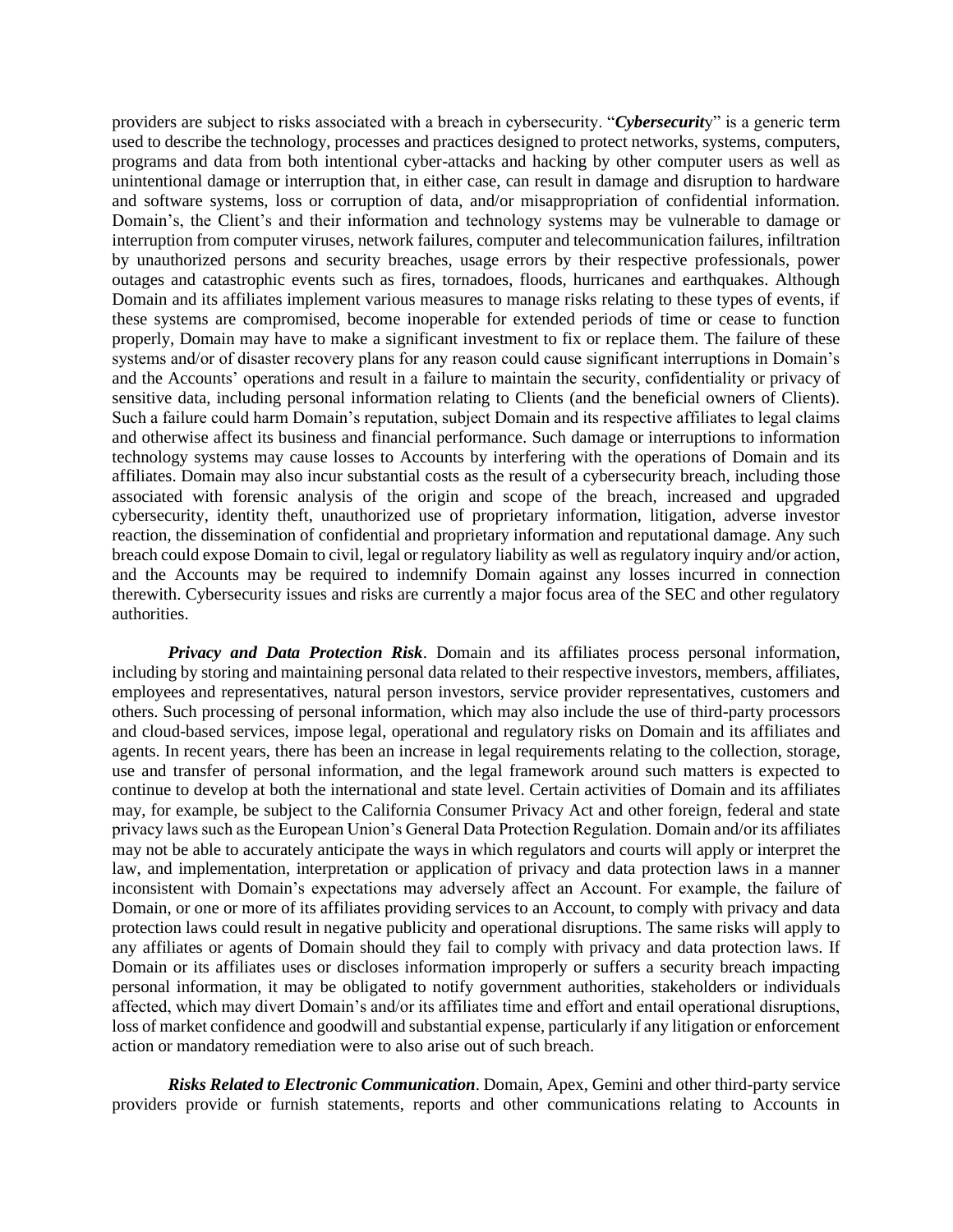electronic form, such as email or via a website ("*Electronic Communications*"). Electronic Communications may be modified, corrupted, or contain viruses or malicious code, and may not be compatible with an investor's electronic system. In addition, reliance on Electronic Communications involves the risk of inaccessibility, power outages or slowdowns for a variety of reasons. These periods of inaccessibility will delay or prevent receipt of reports or other information by the investors.

## <span id="page-17-0"></span>**Item 9 – Disciplinary Information**

There are no legal or disciplinary events to report regarding Domain or any of our directors, executive officers, or principals regarding any criminal or civil actions in a domestic, foreign, or military court.

Neither Domain nor any of our directors, executive officers, or principals has been involved in any administrative proceedings before the SEC, any other federal regulatory agency, any state regulatory agency, or any foreign financial regulatory authority.

Neither Domain nor any of our directors, executive officers, or principals has been involved in any selfregulatory organization proceedings.

## <span id="page-17-1"></span>**Item 10 – Other Financial Industry Activities and Affiliations**

Domain has no financial industry affiliations.

## <span id="page-17-2"></span>**Item 11 – Code of Ethics, Participation or Interest in Client Transactions and Personal Trading**

Domain has adopted and implemented a Code of Ethics, which sets forth standards of business conduct for our supervised persons. Our Code of Ethics is primarily designed to educate supervised persons about our professional ethics, emphasize our fiduciary duties to Clients, emphasize the obligations of supervised persons to comply with applicable laws, prevent the misuse of material non-public information and address conflicts of interest that could arise from personal trading by supervised persons. Among other things, we impose certain requirements on supervised persons relating to the purchase or sale of certain securities for their own accounts and the accounts of certain affiliated persons. In addition, we maintain a restricted list that contains issuers and securities in which supervised persons generally are not permitted to trade without the prior approval of the Chief Compliance Officer. The restricted list includes, for example, the limited circumstances when we and/or our affiliates may have acquired, or may otherwise be in possession of, material, non-public information about an issuer. Supervised persons generally are required to disclose and report their personal securities transactions and personal securities holdings. We also maintain certain policies and procedures designed to prevent supervised persons from misusing material non-public information. We will furnish a copy of our Code of Ethics to Clients upon request.

In addition to the Code of Ethics, Domain prepared and adopted a compliance manual which sets forth various additional compliance policies and procedures with respect to Domain, including various procedures and policies that are reasonably designed to ensure compliance by Domain and its personnel with the Advisers Act and other applicable securities laws.

Our supervised persons may on occasion offer or accept or provide gifts or invitations to entertainment but generally attempt to avoid any activity that would create a material conflict of interest or impropriety in the course of our business relationships. Our gifts and entertainment policy implements internal controls to monitor such activity, including requiring supervised persons to report to, and/or obtain prior approval from, the Chief Compliance Officer before accepting or providing gifts and entertainment of significant value or that may otherwise be inappropriate under the circumstances.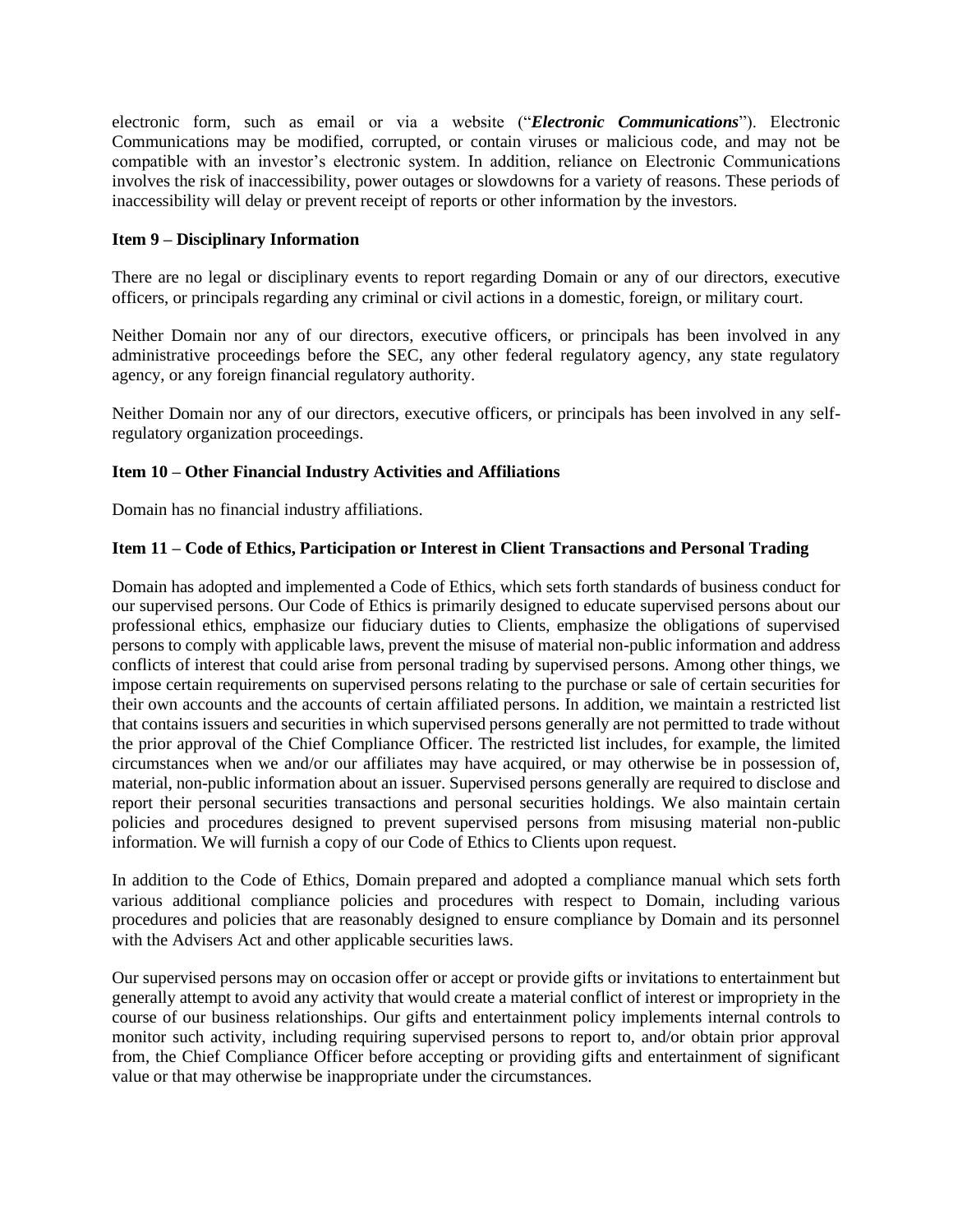#### <span id="page-18-0"></span>**Item 12 – Brokerage Practices**

Domain places all trade orders for securities transactions on behalf of Accounts solely with Apex. Clients must open brokerage accounts with Apex if they are to become Domain's advisory clients. Overall, weighing the factors described below and its duty of best execution, Domain believes that Apex generally satisfies an overall best qualitative execution service for securities transactions for Accounts.

In general, we have authority to select securities brokers to be used for Account transactions and negotiate commission rates and other payments by Clients. We have selected Apex on the basis of obtaining the best overall terms available, which we evaluated based on a variety of factors, including, without limitation: (i) financial stability of Apex; (ii) Apex's "commission" rates or spread; (iii) Apex's inventory and availability of the security in question; (iv) websites and other related services; (v) the size and type of the transaction; (vi) quality of execution; (vii) confidentiality; (viii) the operational facilities of Apex (including back office efficiency); and (ix) the ability to handle a block order for securities and distribution capabilities. Because commission rates in the United States as well as other jurisdictions are negotiable, selecting Apex on the basis of considerations which are not limited to applicable commission rates may at times result in higher transaction costs than would otherwise be obtainable.

In placing orders for the purchase and sale of securities, we seek best net execution, which includes both commissions and execution prices. Orders are placed with Apex which we believe to be responsible and provide effective execution of Account orders under conditions most favorable to Accounts. In any particular instance, based on single factors such as price alone or a specific security, there is no guarantee that Apex will offer the lowest commission price or otherwise be the most competitive. Domain will receive and review information from Apex about the quality of executions effected by Apex.

We may, but not will not be required, to aggregate orders or block trades for multiple Accounts when advantageous to Accounts, when not favoring certain Accounts over other Accounts and when consistent with the duty of best execution. Our primary consideration is fair and equitable treatment of all of our Accounts, and not simply lowering commissions. Whenever possible, the discretionary purchase or sale (execution) price of a security bought or sold during the same day effected by Apex will be equitably averaged and aggregated with similar discretionary purchases and sales for other clients, including for related persons.

Although Domain does not currently do so, we may in the future take into account and utilize research provided by securities brokers such as Apex. This may occur when we determine in good faith that the amount of commissions charged by a broker is reasonable in relation to the value of the overall service provided to our Clients, including research and other products and services provided by such broker. In such cases, Clients may pay commissions to such broker in an amount greater than the amount another broker might charge, and this is expected to occur regularly. We may use eligible research in such cases, in providing investment management services to all or some of our Clients based on the nature of the research, rather than just those Clients for which soft dollar transactions are executed.

The phrase "soft dollars" is commonly used to refer to the use of brokerage compensation (including commissions, spreads, mark-ups and mark-downs) to pay for research, brokerage services and other goods and services. Section 28(e) of the Exchange Act provides a safe harbor to investment advisers who use soft dollars generated by their advised accounts to obtain investment research and brokerage services that provide lawful and appropriate assistance to the adviser in the performance of investment decision-making responsibilities. Similar provisions apply in certain other jurisdictions. In general, the expectation is that in exchange for brokerage compensation, research and brokerage services are provided. For such purposes, research is interpreted to also include conferences, seminars, road shows and similar meetings sponsored or arranged by the brokerage firm. The mechanics or earned "credits" of a "soft dollar" arrangement may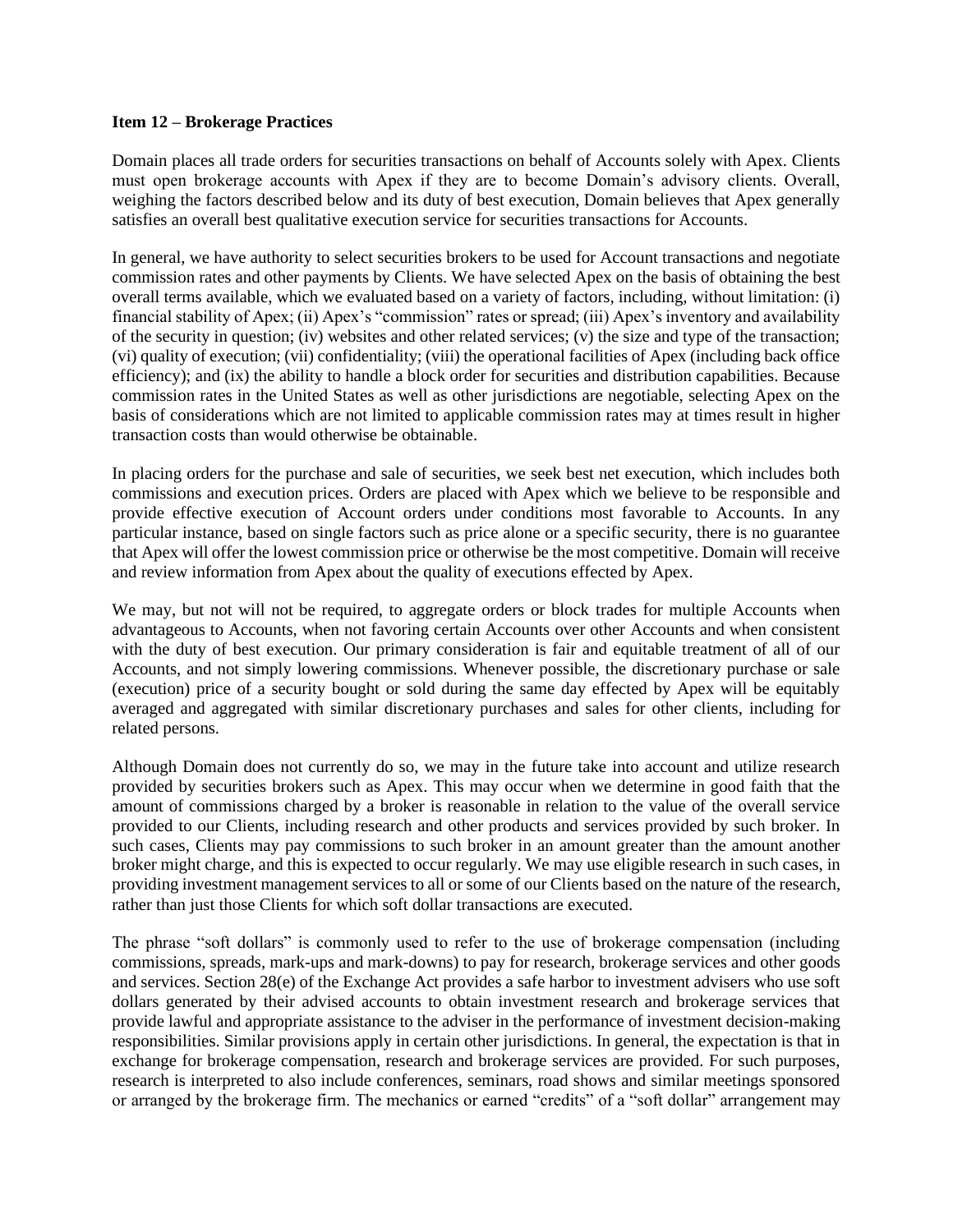be used to be pay expenses (like the cost of research) that would otherwise be properly chargeable to clients, when it is impossible, impractical or undesirable to pay such expense directly.

The use of brokerage commissions to obtain soft dollar items for an investment adviser presents a conflict of interest between the investment adviser and its clients, because a client that pays for such soft dollar items is the exclusive beneficiary and the investment adviser also receives the benefit. In certain cases, the investment adviser's use of soft dollars can be deemed or may tend to increase the investment adviser's profitability (where it is able to acquire them without expending its own resources) and may influence the investment adviser to select one broker rather than another to perform services for its clients.

Through aggregating orders or block trades Domain will be able to offer either whole or fractional shares. Domain may but not will not be required, to aggregate all dollar based purchases and places whole share orders for executions. It then may but not will not be required, to allocate any fractional shares to the individual Accounts. In the event of a liquidation or transfer of the assets in an Account to another brokerage account, Domain will convert such fractional shares to cash.

## <span id="page-19-0"></span>**Item 13 – Review of Accounts**

Domain provides all Clients with continuous access to their Accounts via the Domain App. All information relating to Accounts, including Account performance and Account balance, are provided via the Domain Website and/or the Domain App in real-time. Clients may also receive periodic email communications or Domain Website or Domain App notifications or alerts describing portfolio performance, Account information or other features or information. Apex and Gemini prepare statements showing all transactions and Account balances on a monthly basis. Domain urges Clients to compare Apex and Gemini account statements with the information available on the Domain Website and/or the Domain App.

Domain conducts periodic reviews and monitoring of Accounts and investments in a manner that is consistent with our fiduciary duty to each Client. To this end, Domain generally conducts periodic reviews of Accounts, their investments and assets on at least a quarterly basis, or more frequently consisting of more narrow or targeted reviews or in response to certain events or circumstances that have or may have a material effect on an Account's portfolio or all or a subset of investments. In connection with such reviews, we focus on changes in economic, political or market conditions as well as deviations from the Domain Strategies, and other reasons. Domain conducts an annual review of each Client relationship.

#### <span id="page-19-1"></span>**Item 14 – Client Referrals and Other Compensation**

Domain may compensate certain third parties for making client referrals as part of their marketing efforts for Domain. Such arrangements will be in compliance with the Advisers Act. Domain does not receive compensation for services other than those described in this Brochure.

## <span id="page-19-2"></span>**Item 15 – Custody**

Domain does not maintain custody of Client assets that we manage. Client assets are maintained in Client accounts maintained by Apex (for securities) and Gemini (for cryptocurrencies), which each act as a "qualified custodian." Under Domain's Account Documents, Clients authorize Domain to deduct Domain's advisory fees directly from Accounts at WebBank, which is considered a form of "custody." For this reason, Domain is be deemed to have "custody" of Client assets for this limited purpose. While Domain will instruct WebBank to withdraw its fees, Apex and Gemini maintain actual custody of Client assets. With disclosure to Clients, cash to be used to pay Domain's Management Fee may also be custodied at Apex and/or Gemini.